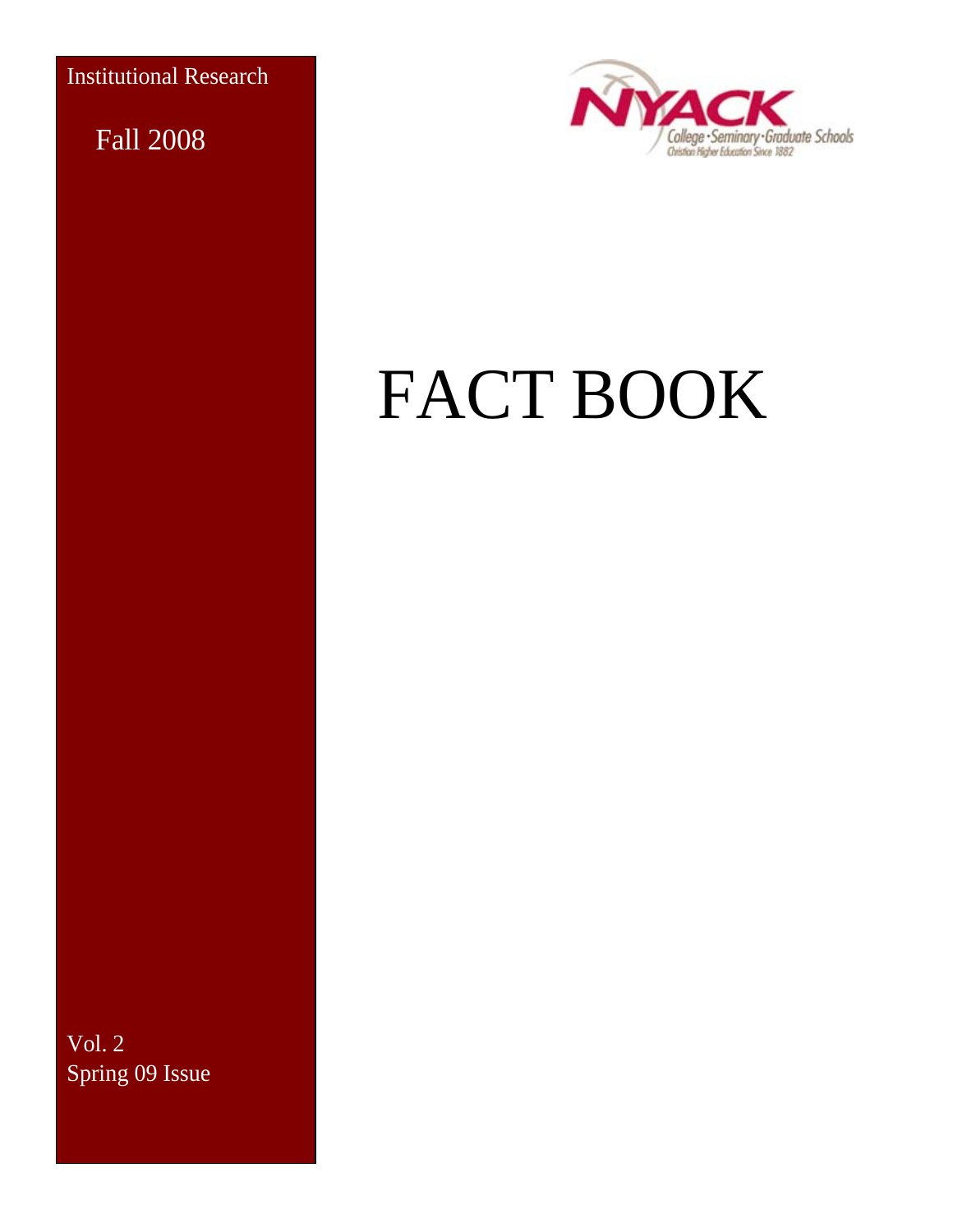### **TABLE OF CONTENTS**

|                                                                                              | 1              |
|----------------------------------------------------------------------------------------------|----------------|
|                                                                                              | $\overline{c}$ |
|                                                                                              | 3              |
|                                                                                              | 4              |
|                                                                                              | 4              |
| Figure 4- Degree Seeking Full Time Undergraduate Men by Race/Ethnicity and year              | 5              |
| Figure 5- Degree Seeking Full Time Undergraduate Women by Race/Ethnicity and year            | 5              |
|                                                                                              | 6              |
|                                                                                              | 6              |
|                                                                                              | 7              |
|                                                                                              | 8              |
|                                                                                              | 9              |
|                                                                                              | 9              |
|                                                                                              | 9              |
|                                                                                              | 10             |
|                                                                                              | 10             |
|                                                                                              |                |
|                                                                                              | 10             |
|                                                                                              | 10             |
|                                                                                              | 11             |
|                                                                                              | 12             |
|                                                                                              | 12             |
|                                                                                              | 13             |
| Table 6- Fall 2008 Master of Divinity Student Enrollment by Selected Variables               | 14             |
|                                                                                              | 15             |
|                                                                                              | 16             |
|                                                                                              | 17             |
|                                                                                              | 18             |
|                                                                                              | 19             |
|                                                                                              | 19             |
|                                                                                              | 19             |
|                                                                                              | 20             |
| Figure 18- First Time, Full Time, Degree Seeking Freshmen by Race/Ethnicity & Year           | 20             |
|                                                                                              | 21             |
|                                                                                              | 21             |
|                                                                                              | 22             |
|                                                                                              | 23             |
|                                                                                              | 23             |
|                                                                                              | 23             |
|                                                                                              | 23             |
|                                                                                              | 23             |
|                                                                                              | 24             |
|                                                                                              | 25             |
|                                                                                              | 25             |
|                                                                                              | 26             |
|                                                                                              | 27             |
|                                                                                              | 28             |
|                                                                                              | 29             |
|                                                                                              | 29             |
| Table 19- Tuition & Fee Schedule for Nyack College Traditional Undergraduate Degree Programs | 30             |
|                                                                                              |                |
| Figure 29-Tuition & Fee Total Base Charges for Full Time Nyack College Resident Student      | 30             |
|                                                                                              | 31             |
|                                                                                              | 32             |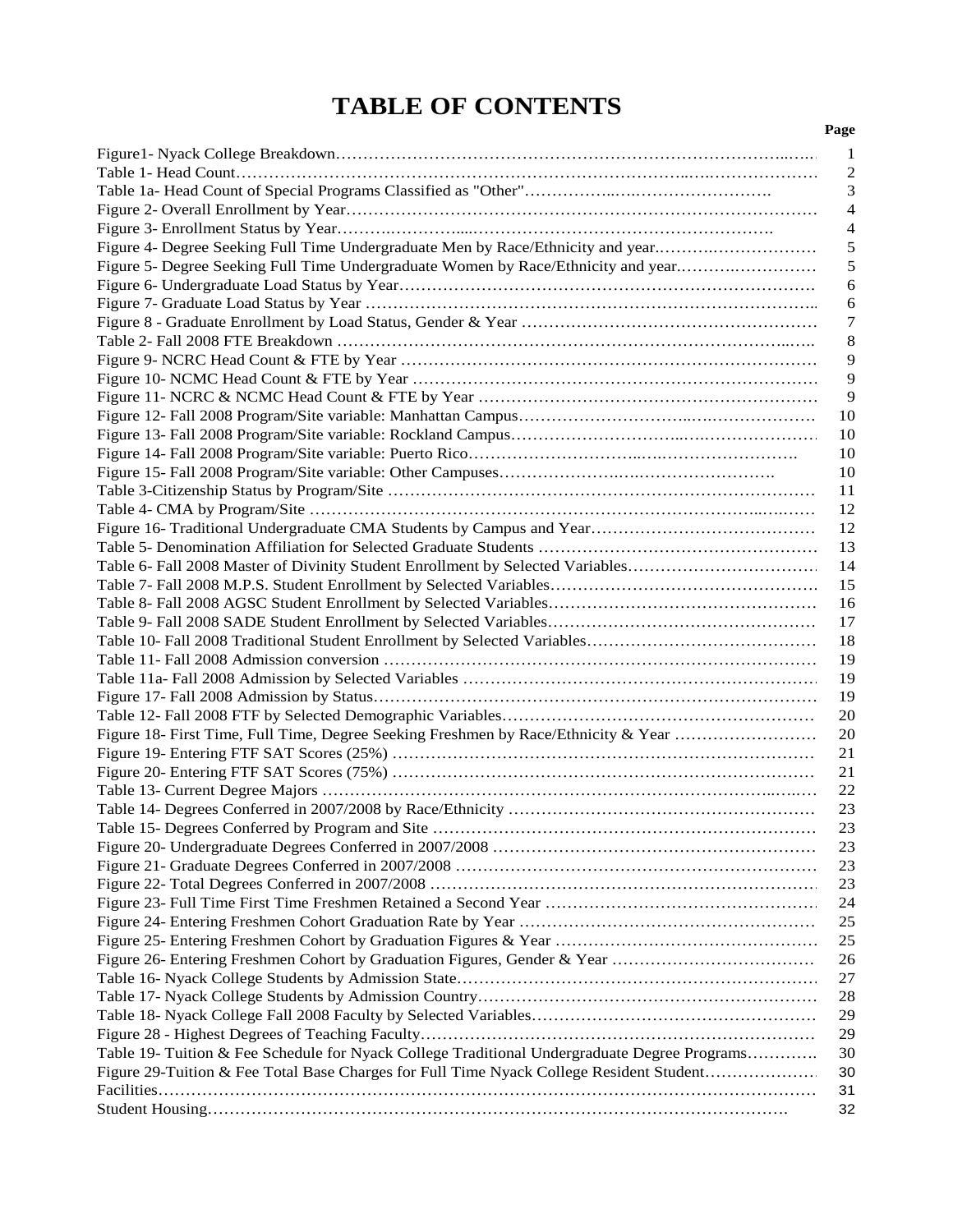## **Figure 1 Fall 2008 Enrollment Breakdown**

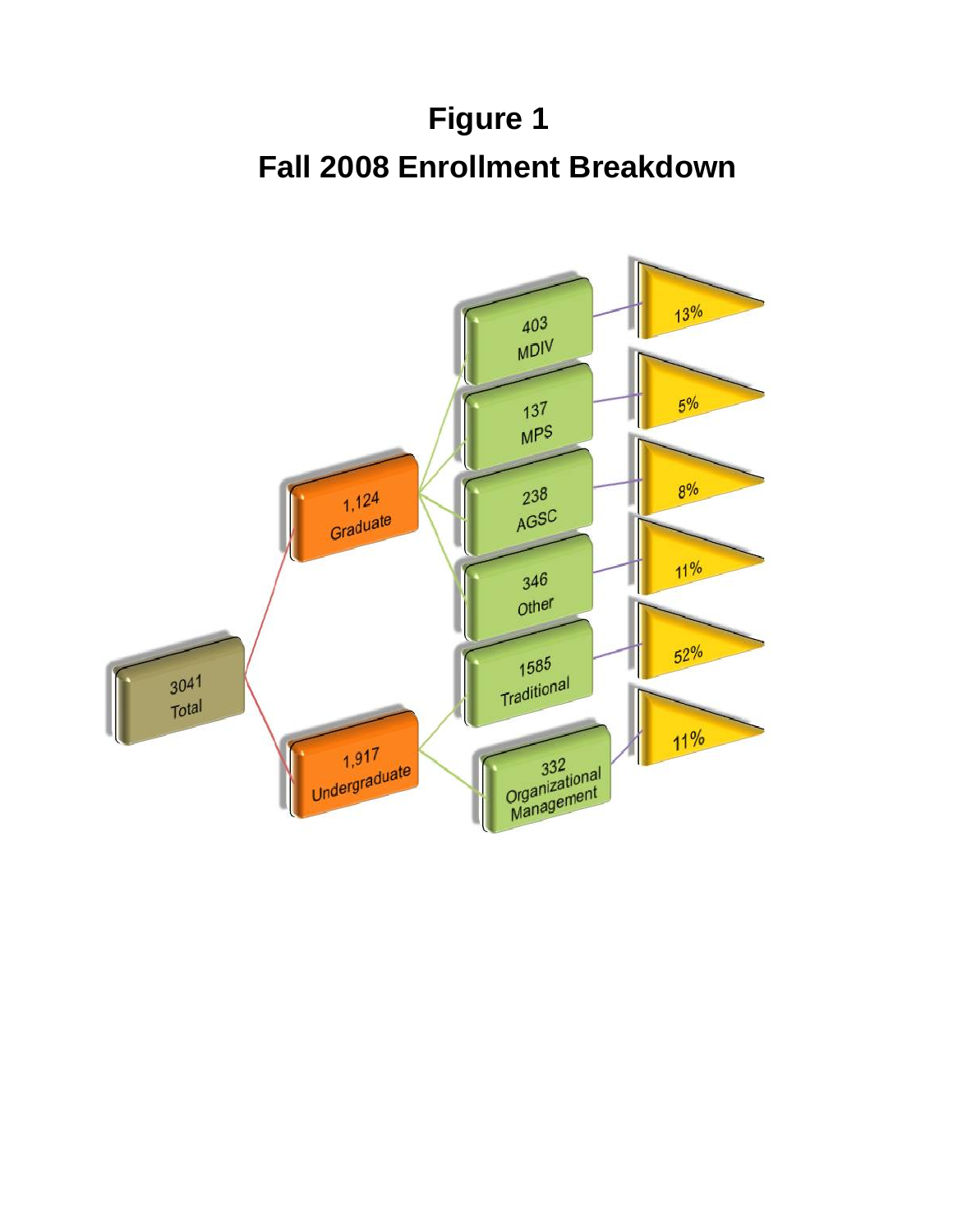### **Table 1 NYACK COLLEGE FALL 2008 HEAD COUNT (N=3,041)**

|                               |              |            | <b>Under-</b> |                 |                              |                |                  | <b>Graduate Programs</b> |                  |                    |                  |     |                |                 |
|-------------------------------|--------------|------------|---------------|-----------------|------------------------------|----------------|------------------|--------------------------|------------------|--------------------|------------------|-----|----------------|-----------------|
| <b>Enrollment Categories</b>  | <b>Total</b> |            | graduate      |                 | Organizational<br>Management |                | Other            |                          | M.DIV.           |                    | M.P.S            |     | <b>AGSC</b>    |                 |
|                               |              |            |               |                 | <b>Programs</b>              |                |                  |                          |                  |                    |                  |     |                |                 |
| <b>Total Head Count</b>       |              |            |               |                 |                              |                |                  |                          |                  |                    |                  |     |                |                 |
|                               | N            | %          | N             | %               | $\boldsymbol{N}$             | %              | N                | $\%$                     | $\boldsymbol{N}$ | $\%$               | $\boldsymbol{N}$ | %   | N              | $\%$            |
| Gender                        | 3,041        |            | 1,560         |                 | 357                          |                | 346              |                          | 403              |                    | 137              |     | 238            |                 |
| Male                          | 1,286        | 42         | 673           | 43              | 132                          | 37             | 143              | 41                       | 237              | 59                 | 66               | 48  | 35             | 15              |
| Female                        | 1,755        | 58         | 887           | 57              | 225                          | 63             | 203              | 59                       | 166              | 41                 | 71               | 52  | 203            | 85              |
| <b>Race/Ethnicity</b>         |              |            |               |                 |                              |                |                  |                          |                  |                    |                  |     |                |                 |
| <b>Black</b>                  | 1045         | 34         | 432           | 28              | 206                          | 58             | 117              | 34                       | 161              | 40                 | 37               | 27  | 92             | 39              |
| White                         | 724          | 24         | 446           | 29              | 74                           | 21             | 72               | 21                       | 57               | 14                 | 16               | 12  | 59             | 25              |
| Hispanic                      | 643          | 21         | 376           | 24              | 48                           | 13             | 67               | 19                       | 54               | 13                 | 59               | 43  | 39             | 16              |
| Asian/Pacific Islander        | 340          | 11         | 141           | 9               | 9                            | 2.5            | 47               | 14                       | 95               | 24                 | 18               | 13  | 30             | 13              |
| Non-Resident Alien            | 105          | 3.5        | 64            | 4.1             | $\boldsymbol{0}$             | 0              | 9                | 2.6                      | 24               | 6                  | 4                | 2.9 | 4              | 1.7             |
| Native American Indian        | 20           | 0.7        | 12            | 0.8             | $\mathbf{1}$                 | 0.3            | 0                | 0                        | 3                | 0.7                | 1                | 0.7 | 3              | 1.3             |
| Inter-racial                  | 64           | 2.1        | 48            | 3.1             | 8                            | 2.2            | $\overline{2}$   | 0.6                      | $\overline{2}$   | 0.5                | 1                | 0.7 | 8              | 3.4             |
| Unknown/Unclassified          | 100          | 3.3        | 41            | 2.6             | 11                           | 3.1            | 32               | 9.2                      | $\overline{7}$   | 1.7                | 1                | 0.7 | 11             | 4.6             |
| <b>AGE</b>                    |              |            |               |                 |                              |                |                  |                          |                  |                    |                  |     |                |                 |
| 19 & Younger                  | 439          | 14         | 439           | 28              | $\boldsymbol{0}$             | 0              | $\boldsymbol{0}$ | 0                        | $\overline{0}$   | 0                  | 0                | 0   | $\mathbf 0$    | 0               |
| 20-25                         | 843          | 28         | 696           | 45              | 19                           | 5.3            | 37               | 11                       | 45               | 11                 | 7                | 5.1 | 39             | 16              |
| 26-30                         | 402          | 13         | 146           | 9.4             | 43                           | 12             | 71               | 21                       | 80               | 20                 | 23               | 17  | 39             | 16              |
| $31 - 35$                     | 265          | 8.7        | 64            | 4.1             | 50                           | 14             | 44               | 13                       | 63               | 16                 | 13               | 9.5 | 31             | 13              |
| 36-40                         | 252          | 8.3        | 66            | 4.2             | 56                           | 16             | 47               | 14                       | 41               | 10                 | 18               | 13  | 27             | 11              |
| 41-45                         | 280          | 9.2        | 58            | 3.7             | 73                           | 20             | 45               | 13                       | 58               | 14                 | 19               | 14  | 27             | 11              |
| 46-50                         | 229          | 7.5        | 30            | 1.9             | 56                           | 16             | 37               | 11                       | 49               | 12                 | 22               | 16  | 35             | 15              |
| 51-55                         | 193          | 6.3        | 36            | 2.3             | 38                           | 11             | 33               | 9.5                      | 38               | 9.4                | 20               | 15  | 28             | $\overline{12}$ |
| 56-60                         | 98           | 3.2        | 19            | 1.2             | 18                           | 5              | 21               | 6.1                      | 18               | 4.5                | 11               | 8   | 11             | 4.6             |
| 61 & Older                    | 38           | 1.2        | 6             | $0.4\,$         | $\overline{4}$               | 1.1            | 9                | 2.6                      | 11               | 2.7                | 4                | 2.9 | 4              | 1.7             |
| Unknown                       | $\sqrt{2}$   | 0.1        | 0             | 0               | $\boldsymbol{0}$             | 0              | $\overline{2}$   | 0.6                      | 0                | 0                  | 0                | 0   | 0              | 0               |
| Mean age                      | 32           |            | 25            |                 | 41                           |                | 39               |                          | 38               |                    | 42               |     | 39             |                 |
| Median age                    | 28           |            | 21            |                 | 41                           |                | 37               |                          | 37               |                    | 42               |     | 37             |                 |
| <b>Marital Status</b>         |              |            |               |                 |                              |                |                  |                          |                  |                    |                  |     |                |                 |
| Married                       | 825          | 27         | 170           | 11              | 164                          | 46             | 141              | 41                       | 179              | 44                 | 72               | 53  | 99             | 42              |
| Single                        | 2167         | 71         | 1379          | 88              | 188                          | 53             | 175              | 51                       | 222              | 55                 | 64               | 47  | 139            | 58              |
| Unknown                       |              | $49$ $1.6$ |               | $11$ 0.7        |                              | $5$ $1.4$      |                  | $30$ $8.7$               |                  | $2\vert 0.5 \vert$ | 1                | 0.7 | 0              | 0               |
| <b>Classification</b>         |              |            |               |                 |                              |                |                  |                          |                  |                    |                  |     |                |                 |
| Freshmen                      | 512          | 17         | 512           | $33\,$          | 0                            | 0              | 0                | 0                        | 0                | 0                  | $\overline{0}$   | 0   | 0              | 0               |
| Junior                        | 350          | 12         | 350           | $\overline{22}$ | 0                            | 0              | $\overline{0}$   | 0                        | 0                | 0                  | $\overline{0}$   | 0   | $\overline{0}$ | 0               |
| Sophomore                     | 450          | 15         | 450           | $2\mathcal{G}$  | 0                            | 0              | 0                | 0                        | 0                | 0                  | $\mathbf 0$      | 0   | 0              | $\mathcal O$    |
| Senior                        | 222          | 7.3        | 222           | 14              | 0                            | 0              | 0                | 0                        | $\overline{0}$   | 0                  | $\Omega$         | 0   | U              | 0               |
| Graduate                      | 1,124        | 37         | 0             | 0               | $\overline{0}$               | 0              | 346              | 100                      | 403              | 100                | 137              | 100 | 238            | 100             |
| <b>ADCP</b>                   | 357          | 12         | 0             | 0               | 357                          | 100            | 0                | 0                        | $\vert 0 \vert$  | 0                  | $\mathbf 0$      | 0   | $\overline{0}$ | 0               |
| Unknown                       | 26           | 0.9        | 26            | 1.7             | $\overline{0}$               | 0              | 0                | 0                        | 0                | 0                  | $\mathbf 0$      | 0   | 0              | 0               |
| <b>Load Status</b>            |              |            |               |                 |                              |                |                  |                          |                  |                    |                  |     |                |                 |
| Full-time (>12 credits)       | 1,951        | 64         | 1257          | 81              | 332                          | 93             | 147              | 42                       | 143              | $35\,$             | 21               | 15  | 51             | 21              |
| Part-time (6-12 credit hours) | 1090         | 36         | 303           | 19              | 25                           | $\overline{7}$ | 199              | 58                       | 260              | 65                 | 116              | 85  | 187            | 79              |
|                               |              |            |               |                 |                              |                |                  |                          |                  |                    |                  |     |                |                 |
| <b>CMA</b>                    | 354          | 12         | 197           | 13              | 8                            | 2.2            | 49               | 14                       | 46               | 11                 | 34               | 25  | 20             | 8.4             |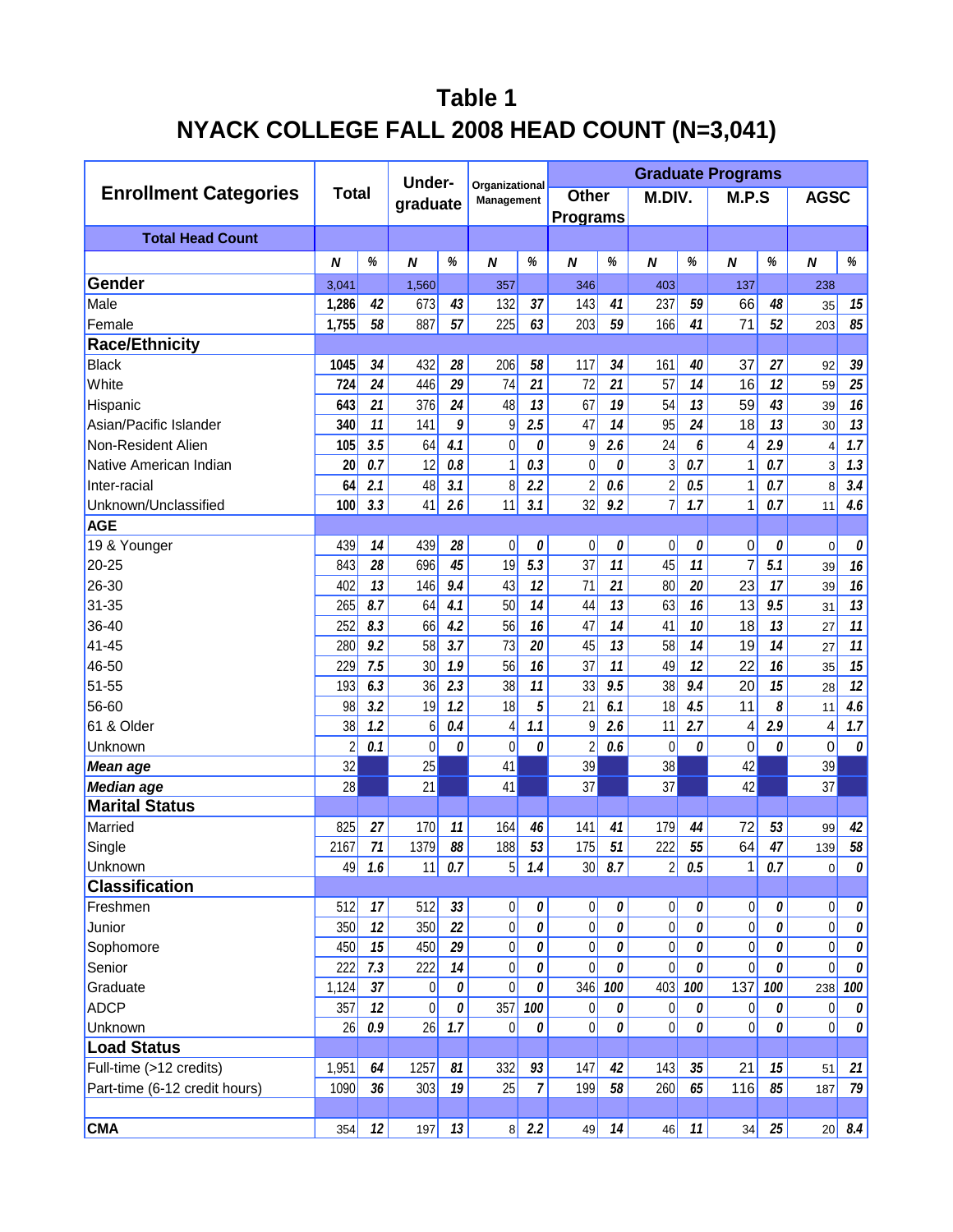### **Table 1a**

### **NYACK COLLEGE FALL 2008 HEAD COUNT of Programs Classified as "Other" in Table 1 (N=346)**

| <b>Enrollment Categories</b>  | Total                   |              | <b>Biblical</b><br>Theology &<br><b>Ministry</b> |          | <b>Business</b><br>Administration<br>& MA<br>Accounting |      | <b>Education</b>  |          | Intercultural at<br>the Master's Level |              | Organizational<br>Leadership<br><b>Master Degree</b><br>Program |                                                  | Undeclared<br>Program |         |
|-------------------------------|-------------------------|--------------|--------------------------------------------------|----------|---------------------------------------------------------|------|-------------------|----------|----------------------------------------|--------------|-----------------------------------------------------------------|--------------------------------------------------|-----------------------|---------|
| <b>Total Head Count</b>       |                         |              |                                                  |          |                                                         |      |                   |          |                                        |              |                                                                 |                                                  |                       |         |
|                               | N                       | $\%$         | N                                                | $\%$     | N                                                       | $\%$ | N                 | %        | N                                      | %            | N                                                               | %                                                | N                     | $\%$    |
| Gender                        | 346                     |              | 55                                               |          | 58                                                      |      | 28                |          | 27                                     |              | 62                                                              |                                                  | 116                   |         |
| Male                          | 143                     | 41.3         | 32                                               | 58.2     | 22                                                      | 38   | $\frac{3}{2}$     | 10.7     | 4                                      | 51.9         | 14                                                              | 22.6                                             | 58                    | 50      |
| Female                        | 203                     | 58.7         | 23                                               | 41.8     | 36                                                      | 62   | 25                | 89.3     | 13                                     | 48.1         | 48                                                              | 77.4                                             | 58                    | 50      |
| <b>Race/Ethnicity</b>         |                         |              |                                                  |          |                                                         |      |                   |          |                                        |              |                                                                 |                                                  |                       |         |
| <b>Black</b>                  | 117                     | 33.8         | 15                                               | 27.3     | 20                                                      | 34   | 11                | 39.3     | 3                                      | 11.1         | 47                                                              | 75.8                                             | 21                    | 18.1    |
| White                         | 72                      | 20.8         | 17                                               | 30.9     | 5                                                       | 8.6  | 11                | 39.3     | 13                                     | 48.1         | 8                                                               | 12.9                                             | 18                    | 15.5    |
| Hispanic                      | 67                      | 19.4         |                                                  | 12.7     | 6                                                       | 10   | 2                 | 7.14     | 1                                      | 3.7          | $\overline{c}$                                                  | 3.23                                             | 49                    | 42.2    |
| Asian/Pacific Islander        | 47                      | 13.6         | 13                                               | 23.6     | 1                                                       | 1.7  |                   | 3.57     | 9                                      | 33.3         | 0                                                               | 0                                                | 23                    | 19.8    |
| Non-Resident Alien            | 9                       | 2.6          | 3                                                | 5.45     | 3                                                       | 5.2  | $\overline{0}$    | 0        | 1                                      | 3.7          | 0                                                               | 0                                                | $\overline{2}$        | 1.7     |
| Native American Indian        | $\boldsymbol{0}$        | 0            | $\mathbf 0$                                      | 0        | $\overline{0}$                                          | 0    | $\overline{0}$    | 0        | $\overline{0}$                         | 0            | 0                                                               | 0                                                | 0                     | 0.0     |
| Inter-racial                  | $\overline{\mathbf{c}}$ | 0.58         | $\overline{0}$                                   | 0        | $\overline{0}$                                          | 0    |                   | 3.57     | $\vert 0 \vert$                        | 0            | 1                                                               | 1.61                                             | 0                     | $0.0\,$ |
| Unknown/Unclassified          | 32                      | 9.25         | $\overline{0}$                                   | 0        | 23                                                      | 40   | $\overline{2}$    | 7.14     | 0                                      | 0            | 4                                                               | 6.45                                             | 3 <sup>1</sup>        | 2.6     |
| <b>AGE</b>                    |                         |              |                                                  |          |                                                         |      |                   |          |                                        |              |                                                                 |                                                  |                       |         |
| 19 & Younger                  | $\overline{0}$          | 0            | 0                                                | 0        | 0                                                       | 0    | 0                 | 0        | 0                                      | 0            | 0                                                               | 0                                                | 0                     | 0       |
| 20-25                         | 37                      | 10.7         | 8                                                | 14.5     | 6                                                       | 10   | 4                 | 14.3     | $\frac{8}{3}$                          | 29.6         | 1                                                               | 1.61                                             | 10 <sup>1</sup>       | 8.6     |
| 26-30                         | 71                      | 20.5         | 8                                                | 14.5     | 13                                                      | 22   | 8                 | 28.6     | 10                                     | 37           | 12                                                              | 19.4                                             | 20                    | 17.2    |
| $31 - 35$                     | 44                      | 12.7         |                                                  | 12.7     | 11                                                      | 19   | 5                 | 17.9     | 3 <sup>1</sup>                         | 11.1         | 4                                                               | 6.45                                             | 14                    | 12.1    |
| 36-40                         | 47                      | 13.6         | 12                                               | 21.8     | 10                                                      | 17   | 3                 | 10.7     | 4                                      | 14.8         | 11                                                              | 17.7                                             | $\overline{7}$        | 6.0     |
| 41-45                         | 45                      | 13           | 3                                                | 5.45     | 7                                                       | 12   | $\frac{3}{2}$     | 10.7     | $\overline{2}$                         | 7.41         | 12                                                              | 19.4                                             | 18                    | 15.5    |
| 46-50                         | 37                      | 10.7         |                                                  | 12.7     | 5                                                       | 8.6  |                   | 3.57     | $\overline{0}$                         | 0            | 10                                                              | 16.1                                             | 14                    | 12.1    |
| 51-55                         | 33                      | 9.54         | 4                                                | 7.27     | $\overline{2}$                                          | 3.4  | 3                 | 10.7     | 0                                      | 0            | 8                                                               | 12.9                                             | 16                    | 13.8    |
| 56-60                         | 21                      | 6.07         | 3                                                | 5.45     | $\overline{2}$                                          | 3.4  |                   | 3.57     | 0                                      | 0            | 4                                                               | 6.45                                             | 11                    | 9.5     |
| 61 & Older                    | $\boldsymbol{0}$        | 0            | $\boldsymbol{0}$                                 | 0        | $\boldsymbol{0}$                                        | 0    | $\vert 0 \vert$   | 0        | $\vert 0 \vert$                        | 0            | 0                                                               | 0                                                | 0                     | 0       |
| Unknown                       | $\Omega$                | 0            | $\overline{0}$                                   | 0        | 0                                                       | 0    | $\overline{0}$    | 0        | 0                                      | 0            | 0                                                               | 0                                                | $\overline{0}$        | 0       |
| <b>Marital Status</b>         |                         |              |                                                  |          |                                                         |      |                   |          |                                        |              |                                                                 |                                                  |                       |         |
| Married                       |                         | $141$ 40.8   | 28                                               | 50.9     | 19                                                      | 33   | $\overline{\eta}$ | 25       | 9                                      | 33.3         |                                                                 | $\begin{array}{ c c }\n 15 & 24.2\n \end{array}$ | 63                    | 54.3    |
| Single                        | 175                     | 50.6         | 27                                               | 49.1     | 20                                                      | 34   |                   | 1967.9   |                                        | 186.7        | 39                                                              | 62.9                                             | 52                    | 44.8    |
| Unknown                       |                         | $30 \, 8.67$ | 0                                                | $\theta$ | 19                                                      | 33   |                   | $2$ 7.14 | 0                                      | 0            |                                                                 | $8$ 12.9                                         | 1                     | 0.9     |
| <b>Load Status</b>            |                         |              |                                                  |          |                                                         |      |                   |          |                                        |              |                                                                 |                                                  |                       |         |
| Full-time (>12 credits)       | 147                     | 42.5         | 11                                               | 20       | 51                                                      | 88   |                   | $2$ 7.14 |                                        | $13 \, 48.1$ | 61                                                              | 98.4                                             | 9                     | 7.8     |
| Part-time (6-12 credit hours) |                         | 199 57.5     | 44                                               | 80       | 7                                                       | 12   |                   | 26 92.9  |                                        | $14 \, 51.9$ | 1                                                               | 1.61                                             | 107                   | 92.2    |

\* one case missing on the intercultural variable and one case missing on the education variable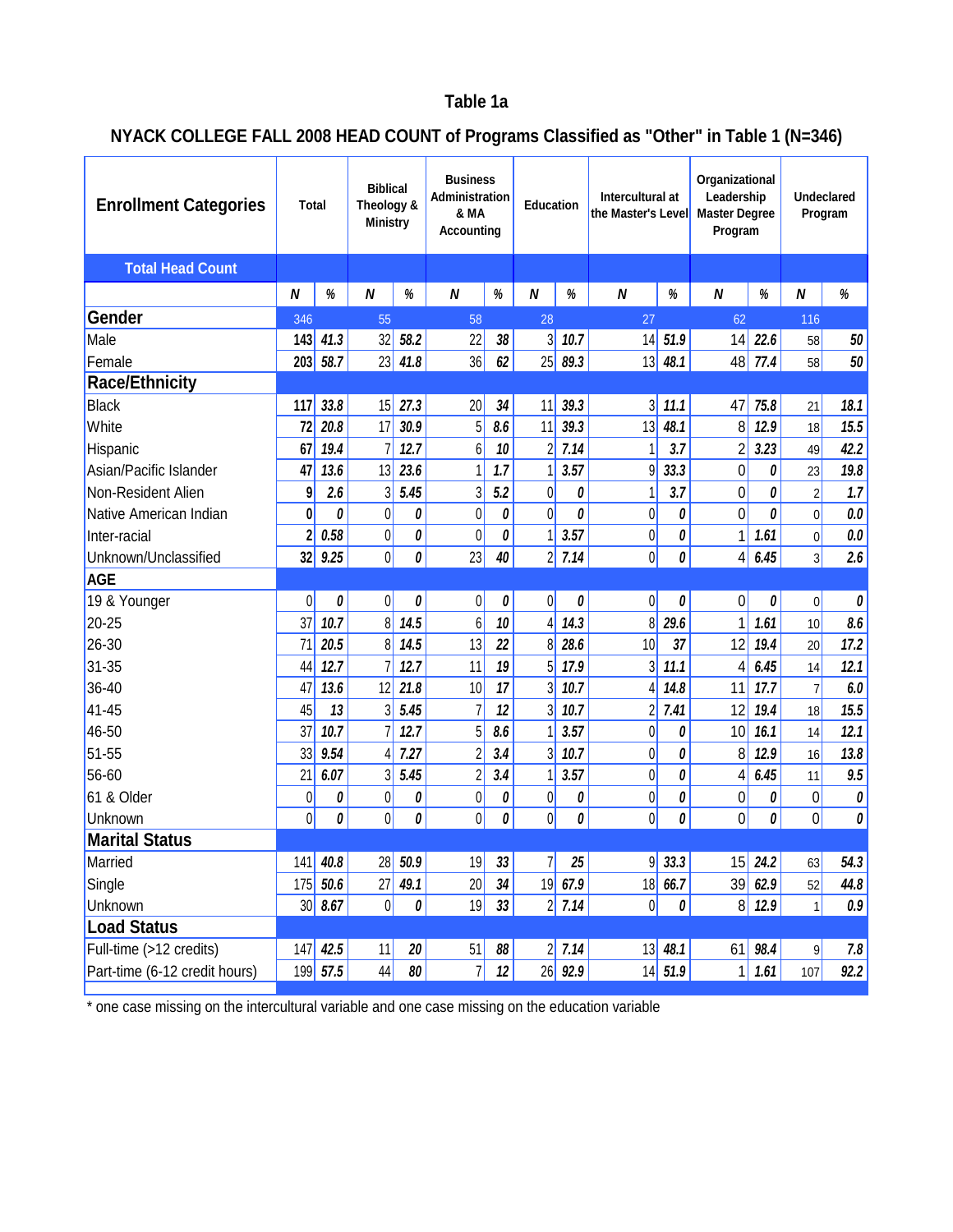**Overall Fall Head Count by Year (N=3,041) Figure 2**



**Figure 3**

 **Nyack College Undergraduate and Graduate Head Count by Year** 

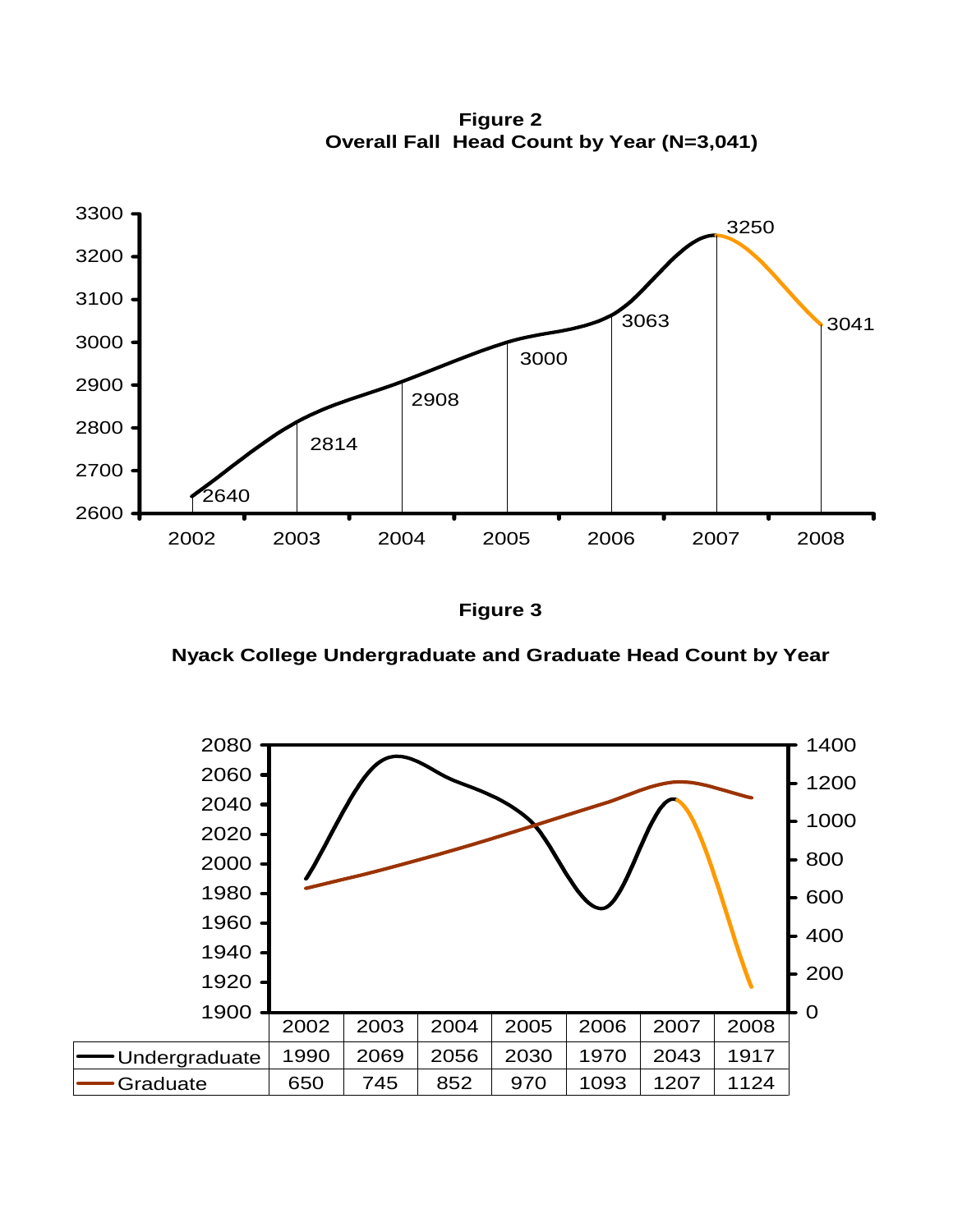**Figure 4 Total Degree Seeking Full Time Undergraduate (Men): Race/Ethnicity by Year**



**Figure 5 Total Degree Seeking Full Time Undergraduate (Women): Race/Ethnicity by Year**



*\*Charts based on figures submitted to IPEDS*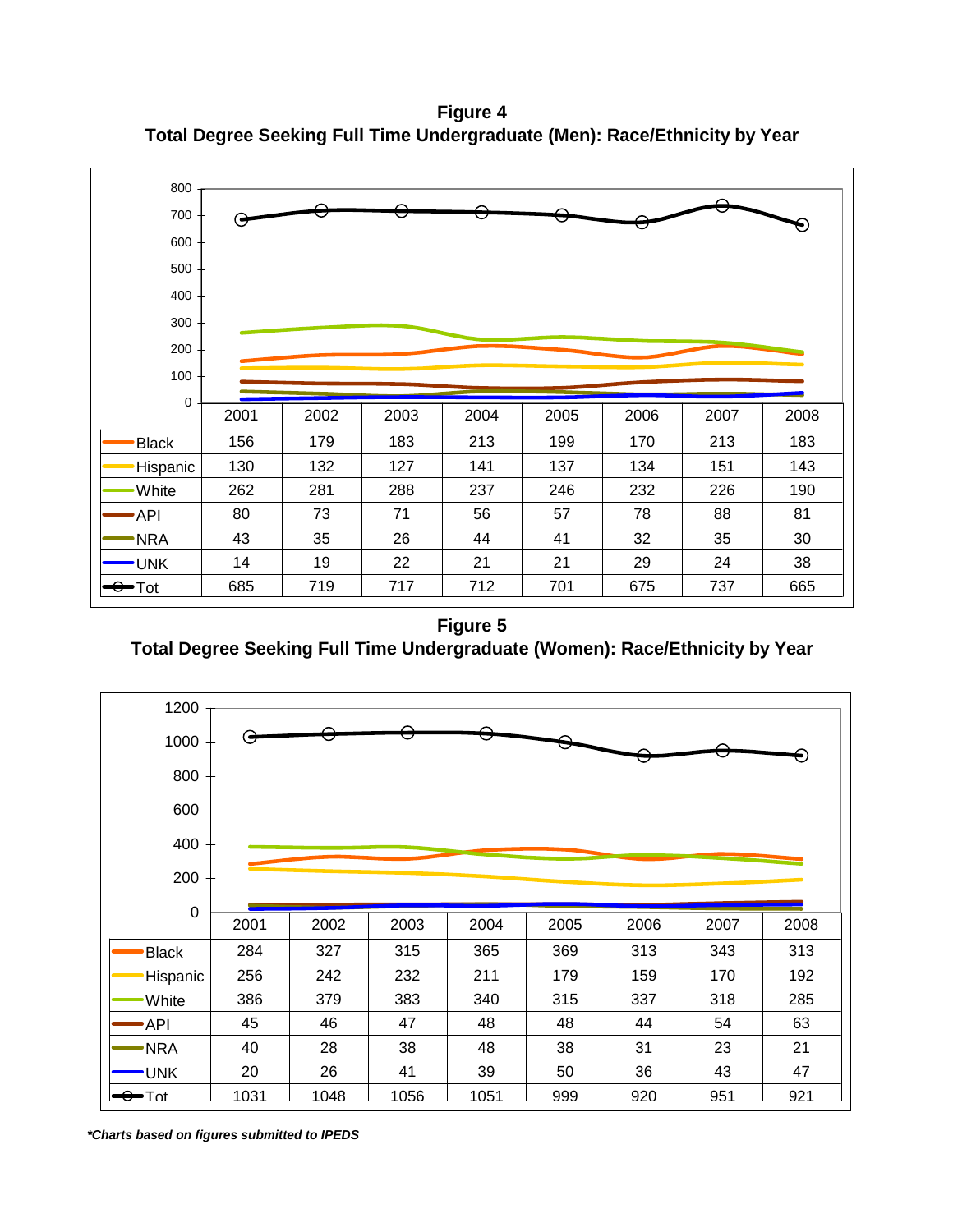**Figure 6 Nyack College Undergraduate Full Time/Part Time Status by Year**



**Figure 7 Nyack College Graduate Full Time/Part Time Status by Year** 

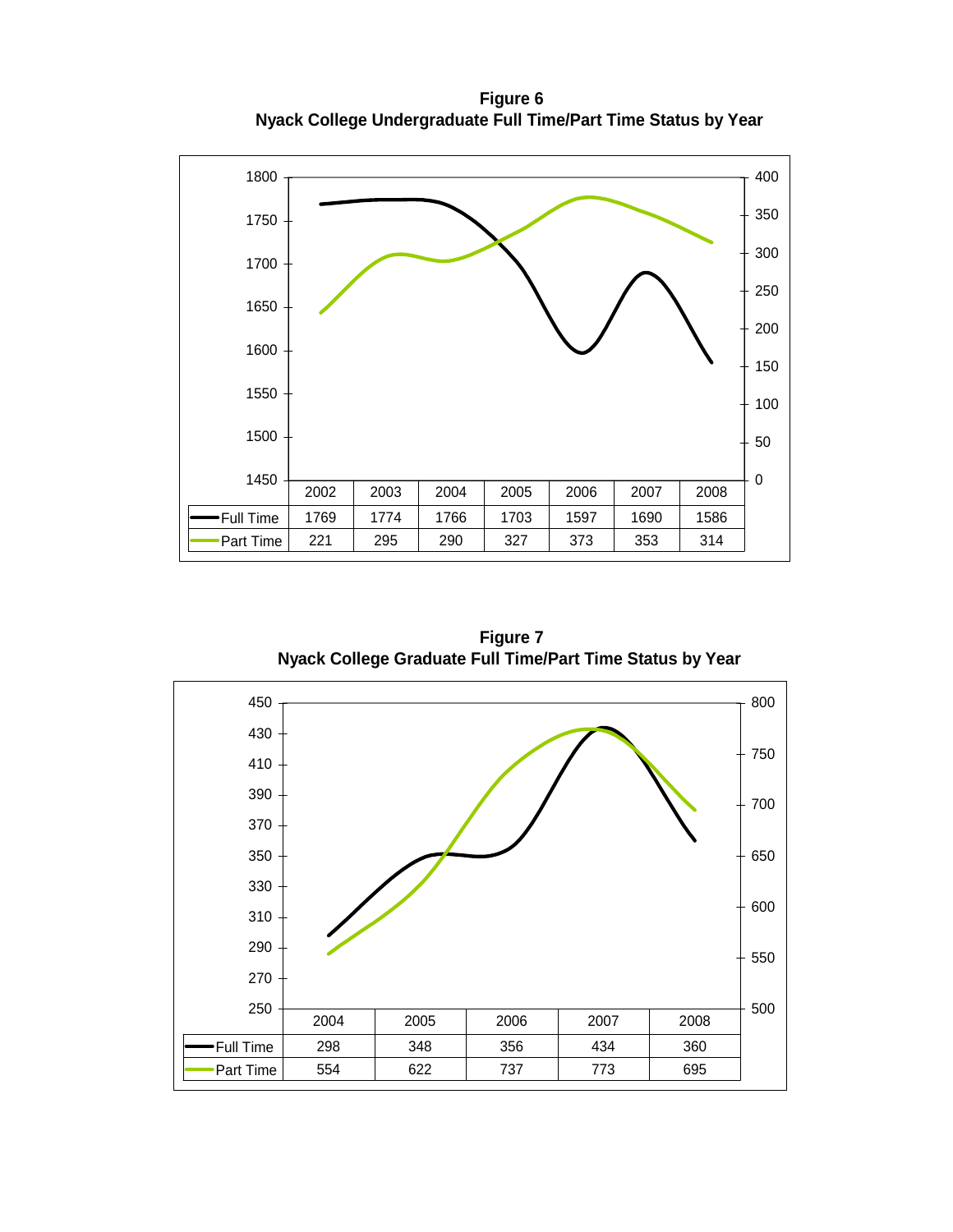**Figure 8 Graduate Enrollment by Full Time/ Part Time Status by Gender and Year**



*\* Chat is based on figures submitted to IPEDS*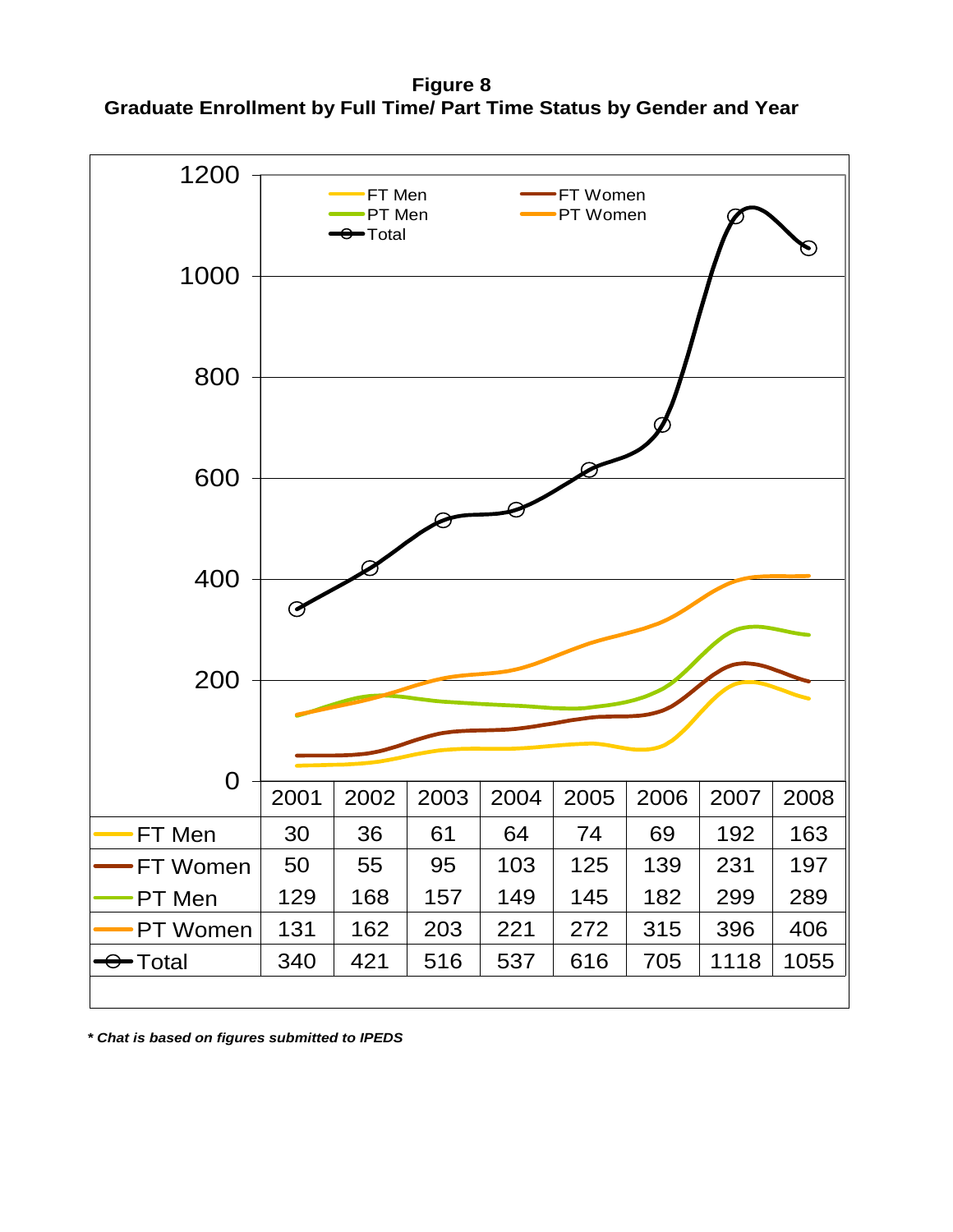### **Table 2 Nyack College FTE Breakdown**

| FTE                                                        |            |  |  |  |  |  |
|------------------------------------------------------------|------------|--|--|--|--|--|
| <b>Undergraduate Total</b>                                 | 1,768      |  |  |  |  |  |
| <b>Graduate Total</b>                                      |            |  |  |  |  |  |
| <b>Nyack College Total</b>                                 |            |  |  |  |  |  |
| <b>Selected Programs</b>                                   | <b>FTE</b> |  |  |  |  |  |
| Nyack College Rockland Campus (Traditional Students)       | 847        |  |  |  |  |  |
| Nyack College Manhattan Campus (Traditional Students)      |            |  |  |  |  |  |
| Organizational Leadership (Bachelor's level-all sites)     |            |  |  |  |  |  |
| <b>ATS Manhattan Campus</b>                                |            |  |  |  |  |  |
| <b>ATS Rockland Campus</b>                                 | 245        |  |  |  |  |  |
| Organizational Leadership (Master's level-all sites)       | 62         |  |  |  |  |  |
| <b>ATS Puerto Rico Campus</b>                              | 42         |  |  |  |  |  |
| <b>Masters of Business Administration Rockland Campus</b>  | 23         |  |  |  |  |  |
| <b>Masters of Business Administration Manhattan Campus</b> | 42         |  |  |  |  |  |
| Education (Master's level) Manhattan Campus                | 8          |  |  |  |  |  |
| <b>Education (Master's level) Rockland Campus</b>          | 4          |  |  |  |  |  |

*\* excludes 87 audit students and 1 student from the SCATS program. Totals may vary slightly due to rounding error.*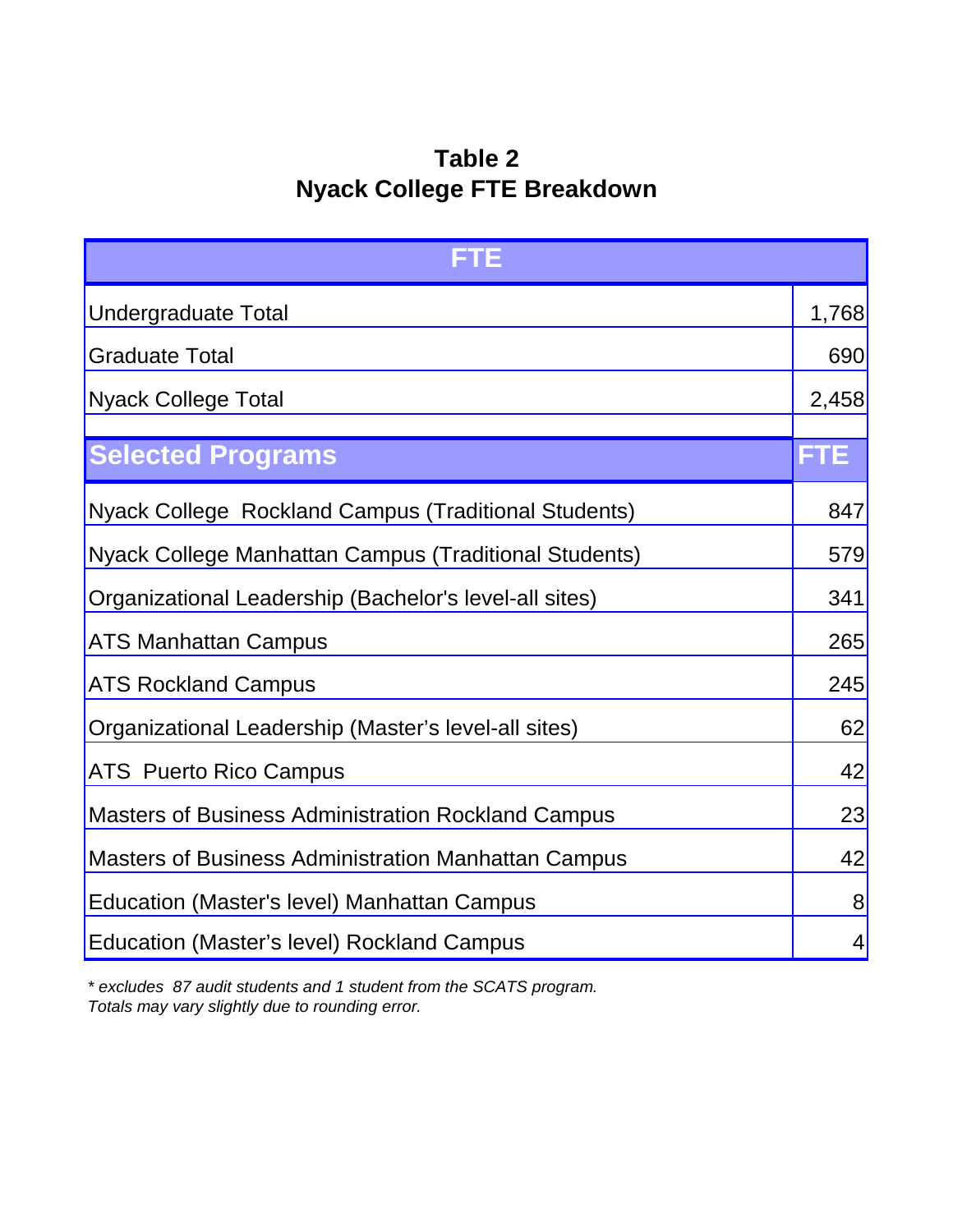#### **Headcount & FTE by Report Year for Traditional Undergraduate Students at Selected Campuses**



 **Figure 11 Headcount & FTE by Report Year for Traditional Undergraduate Students at Selected Campuses**



**Report Year**

*\* There is an exclusion of 27 auditing students in 2006 and a total of 26 auditing students in 2007 \*\* Charts based on previous Fact Book figures*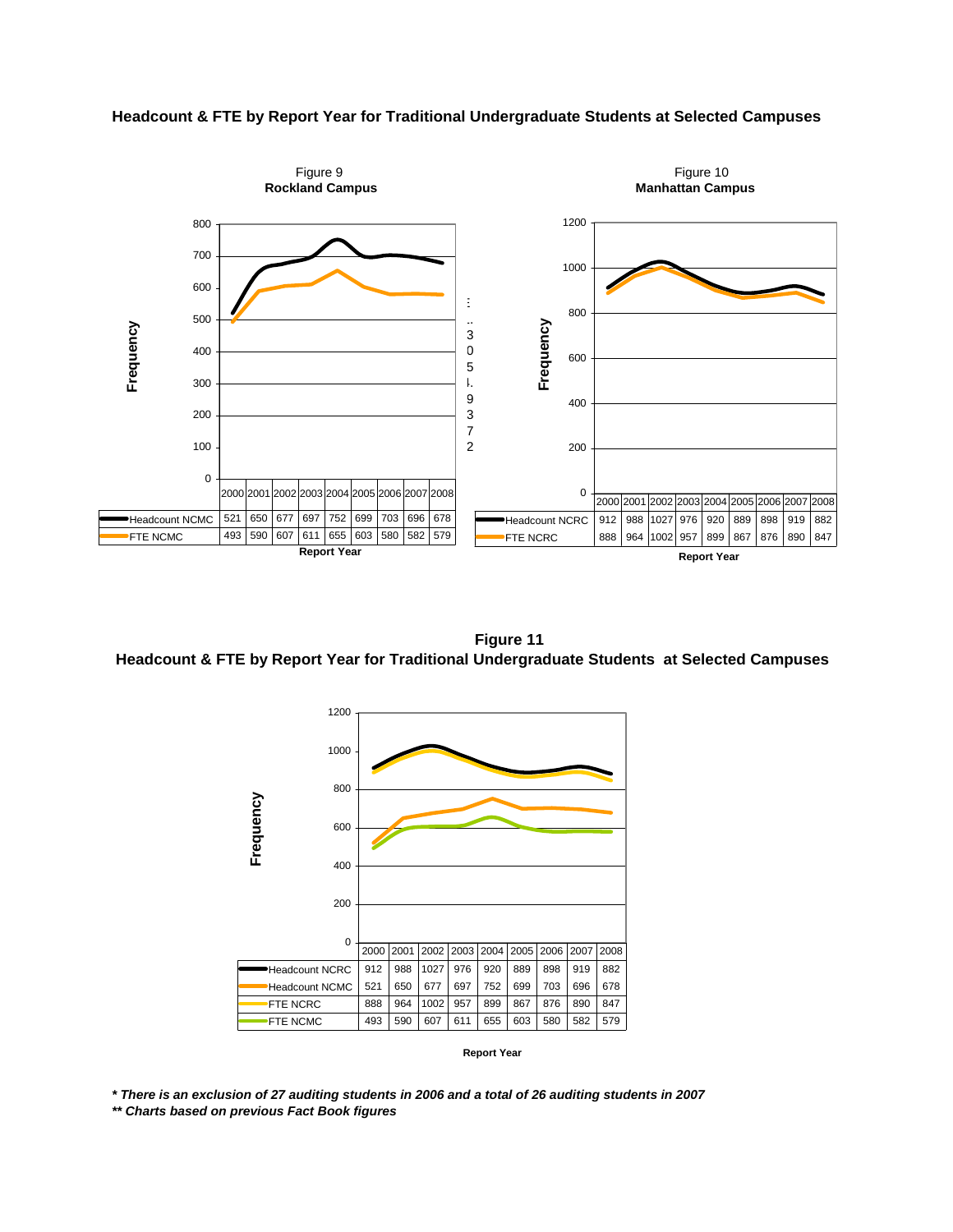### **Fall 2008 Program/Site by Location**







0 5 10



MPS M.DIV. MODIV. CHARGE STATES Of METHODS AND MODIVE AND METHODS OF A STATES OF A STATES OF A STATES OF A STATES OF A STATES OF A STATES OF A STATES OF A STATES OF A STATES OF A STATES OF A STATES OF A STATES OF A STATES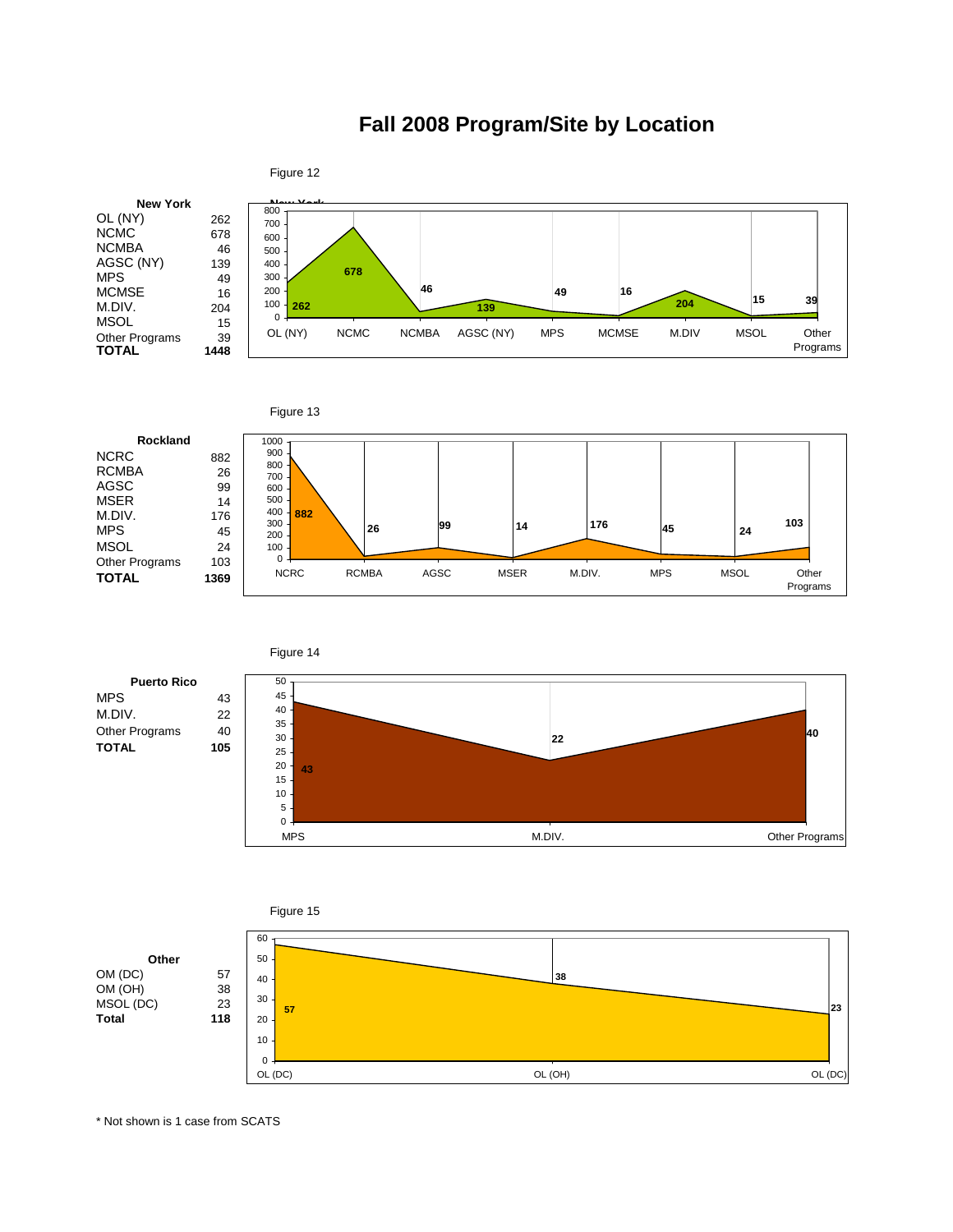### **Table 3 Citizenship by Program/Site**

| <b>Location-Program</b> | U.S.<br><b>Citizen</b> | <b>Resident</b><br><b>Alien</b> | <b>Foreign</b><br><b>Student</b> | <b>Total</b> |
|-------------------------|------------------------|---------------------------------|----------------------------------|--------------|
| <b>New York</b>         |                        |                                 |                                  |              |
| OM (NY)                 | 240                    | 21                              | $\mathbf{1}$                     | 262          |
| <b>NCMC</b>             | 559                    | 57                              | 59                               | 675          |
| <b>NCMBA</b>            | 41                     | $\overline{2}$                  | 3                                | 46           |
| <b>MCMSE</b>            | 14                     | 1                               | $\mathbf{1}$                     | 16           |
| <b>MSOL</b>             | 14                     | 1                               |                                  | 15           |
| <b>Other Programs</b>   | 360                    | 39                              | 31                               | 430          |
| <b>Subtotal</b>         | 1228                   | 121                             | 95                               | 1444         |
| <b>Rockland</b>         |                        |                                 |                                  |              |
| <b>NCRC</b>             | 814                    | 35                              | 33                               | 882          |
| <b>RCMBA</b>            | 23                     |                                 | $\mathbf 1$                      | 24           |
| <b>MSER</b>             | 12                     | 1                               |                                  | 13           |
| <b>MSOL</b>             | 21                     | $\overline{2}$                  |                                  | 23           |
| <b>Other Programs</b>   | 373                    | 26                              | 24                               | 423          |
| <b>Subtotal</b>         | 1243                   | 64                              | 58                               | 1365         |
| <b>Puerto Rico</b>      |                        |                                 |                                  |              |
| All Programs            | 104                    | 1                               | $\mathbf 0$                      | 105          |
| <b>Subtotal</b>         | 104                    | 1                               | $\mathbf 0$                      | 105          |
| <b>Other</b>            |                        |                                 |                                  |              |
| OM (DC)                 | 57                     | $\overline{0}$                  | 0                                | 57           |
| OM (OH)                 | 38                     | $\overline{0}$                  | $\mathbf 0$                      | 38           |
| MSOL (DC)               | 22                     | 1                               | $\overline{0}$                   | 23           |
| <b>Subtotal</b>         | 117                    | 1                               | $\mathbf 0$                      | 118          |
| <b>TOTAL</b>            | 2692                   | 187                             | 153                              | 3,032        |

\* not shown 9 missing cases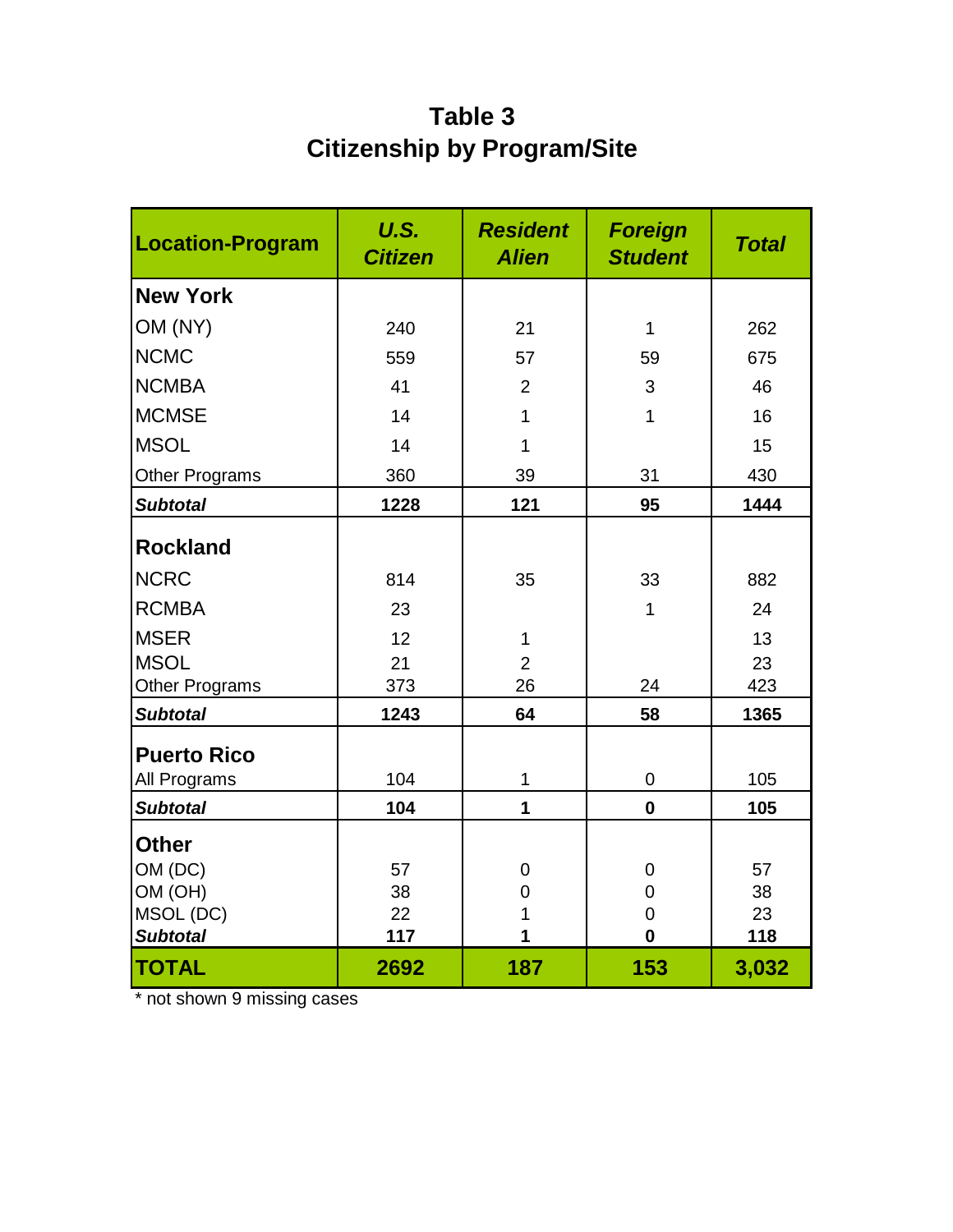|                                                      | Program/Site       | N    | <b>CMA</b> | ℅  |
|------------------------------------------------------|--------------------|------|------------|----|
| Table contains CMA graduate & undergraduate students | <b>New York</b>    |      |            |    |
|                                                      | OM (NY)            | 262  | 7          | 3  |
|                                                      | <b>NCMC</b>        | 675  | 23         | 3  |
|                                                      | <b>NCMBA</b>       | 46   | 0          | 0  |
|                                                      | <b>MCMSE</b>       | 16   |            | 6  |
|                                                      | <b>MSOL</b>        | 15   | 0          | 0  |
|                                                      | Other Programs     | 430  | 15         | 3  |
|                                                      | <b>Rockland</b>    |      |            |    |
|                                                      | <b>NCRC</b>        | 882  | 174        | 20 |
|                                                      | <b>RCMBA</b>       | 24   |            | 4  |
|                                                      | <b>MSER</b>        | 13   | 3          | 23 |
|                                                      | <b>MSOL</b>        | 23   | 4          | 17 |
|                                                      | Other Programs     | 423  | 87         | 21 |
|                                                      | <b>Puerto Rico</b> |      |            |    |
|                                                      | San Jaun           | 105  | 36         | 34 |
|                                                      | <b>Other</b>       |      |            |    |
|                                                      | OM (DC)            | 57   | 0          | 0  |
|                                                      | OM (OH)            | 38   |            | 3  |
|                                                      | MSOL (DC)          | 23   |            | 4  |
|                                                      | <b>Total</b>       | 3032 | 353        |    |

**Table 4 CMA by Program/Site (Fall 2008)**

\* not shown 9 missing cases

### **Figure 16 Traditional Undergraduate CMA Students at the Rockland and Manhattan Campus by Report Year**



*\* Chart based on previous Fact Book figures*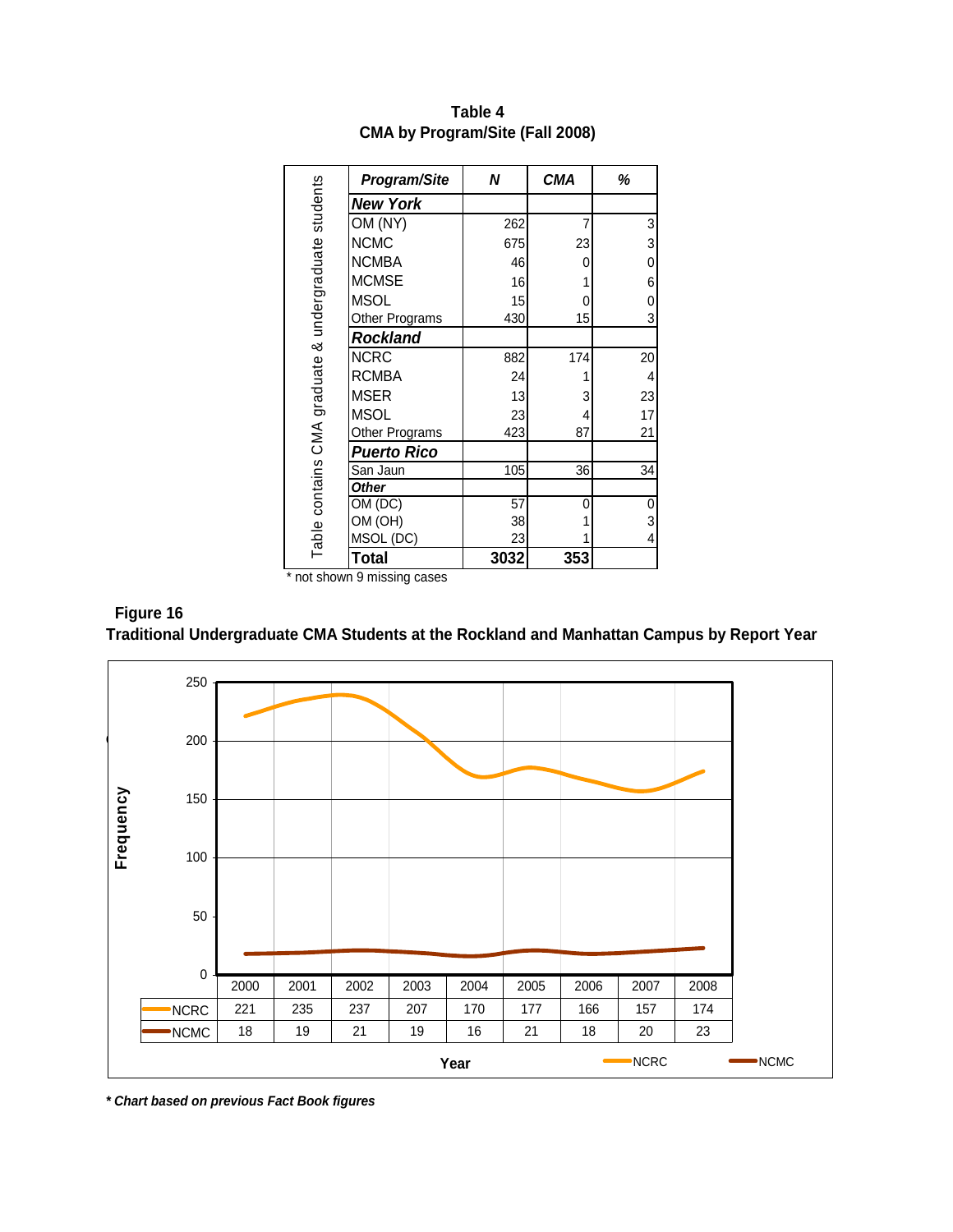#### **Table 5 Enrollment by Denomination For Selected Graduate Students**

| <b>Denomination</b>                                                                        | <b>MDIV</b>         | Non<br><b>MDIV</b> | All Other<br><b>Students</b> | <b>Continued</b><br><b>Denomination</b>                      | <b>MDIV</b>                   | Non<br><b>MDIV</b> | All Other<br><b>Students</b> |
|--------------------------------------------------------------------------------------------|---------------------|--------------------|------------------------------|--------------------------------------------------------------|-------------------------------|--------------------|------------------------------|
| <b>Adventist Bodies</b>                                                                    |                     |                    | (MPS)                        | <b>Mennonite</b>                                             |                               |                    | (MPS)                        |
| <b>Advent Christian Church</b>                                                             | $\mathbf 0$         | 0                  | 0                            | Conference of Mennonites                                     | $\mathbf 0$                   | 0                  | $\Omega$                     |
| Seventh-day Adventist                                                                      | $\Omega$            | $\Omega$           | 1                            | Mennonite Brethren Church in NA                              | 0                             | 0                  | 0                            |
| Anglican                                                                                   |                     |                    |                              | Mennonite Church, Canada                                     | 0                             | 0                  | 0                            |
| Anglican Church of Canada                                                                  | $\mathbf 0$         | 0                  | 0                            | Mennonite Church, USA                                        | $\mathbf 0$                   | 0                  | 0                            |
| Episcopal Church                                                                           | 1                   | 0                  | 0                            | Mennonite, Other                                             | $\Omega$                      | $\Omega$           | 0                            |
| Reformed Episcopal Church                                                                  | 0                   | 0                  | 0                            | <b>Methodist</b>                                             |                               |                    |                              |
| Anglican, Other                                                                            | 0                   | 0                  | 0                            | African Methodist Episcopal                                  | 10                            | 0                  | $\Omega$                     |
| Associated Gospel Churches of Canada                                                       | $\Omega$            | $\Omega$           | 0                            | African Methodist Episcopal Zion                             | $\mathbf 1$                   | 0                  | 0                            |
| <b>Baptist</b>                                                                             |                     |                    |                              | Christian Methodist Episcopal                                | 0                             | 0                  | 0                            |
| American Baptist Churches in the USA<br>Baptist                                            | 5<br>0              | 0<br>0             | 3<br>0                       | Free Methodist Church<br>United Methodist Church             | $\mathbf{1}$<br>5             | 0<br>0             |                              |
| Baptist Convention of Ontario and Quebec                                                   | 0                   | 0                  | 0                            | Wesleyan Church                                              | $\mathbf{1}$                  | 0                  |                              |
| Baptist General Association of Virginia                                                    | 0                   | 0                  | 0                            | Missionary Church in Canada                                  | $\mathbf 0$                   | 0                  | 0                            |
| <b>Baptist General Conference</b>                                                          | 0                   | 0                  | 0                            | Moravian Church in America                                   | $\mathbf 0$                   | 0                  | 0                            |
| <b>Baptist General Convention of Texas</b>                                                 | 0                   | 0                  | 0                            | <b>Muslim</b>                                                | $\mathbf 0$                   | 0                  | $\Omega$                     |
| Baptist Missionary Association of America                                                  | 0                   | 0                  | 0                            | Nondenominational                                            | 90                            | 22                 | 25                           |
| Baptist State Convention of North Carolina                                                 | 0                   | 0                  | 0                            | <b>Orthodox</b>                                              |                               |                    |                              |
| Baptist Union of Western Canada                                                            | 0                   | 0                  | 0                            | Greek Orthodox Archdiocese of America                        | $\mathbf 0$                   | 0                  | 0                            |
| Canadian Convention of Southern Baptists                                                   | $\Omega$            | 0                  | 0                            | Orthodox Church in America                                   | 0                             | 0                  | $\Omega$                     |
| Conservative Baptist Association of America                                                | 0                   | 0                  | 1                            | Orthodox. Other                                              | $\mathbf{1}$                  | 0                  | 0                            |
| Convention of Atlantic Baptist Churches                                                    | 0                   | 0                  | 0                            | <b>Pentecostal</b>                                           |                               |                    |                              |
| Cooperative Baptist Fellowship                                                             | 0                   | 0                  | 0                            | Assemblies of God                                            | 18                            | 5                  | 10                           |
| Fellowship of Evangelical Baptist Churches in Canada                                       | 0                   | 0                  | 0                            | Church of God (Cleveland, Tennessee)                         | 0                             | 0                  | 0                            |
| General Association of General Baptists<br>General Association of Regular Baptist Churches | 0<br>0              | 0<br>0             | 0<br>0                       | Church of God in Christ                                      | $\overline{2}$<br>$\mathbf 0$ | 0<br>0             | 2<br>$\Omega$                |
| General Baptist State Convention, NC                                                       | 0                   | 0                  | 0                            | Foursquare Gospel Church<br>Pentecostal Assemblies of Canada | $\mathbf 0$                   | 0                  | 0                            |
| Independent Baptist                                                                        | 0                   | 0                  | 1                            | United Pentecostal Church International                      | 0                             | 0                  | 0                            |
| National Baptist Convention                                                                | 0                   | 0                  | 0                            | Presbyterian                                                 |                               |                    |                              |
| North American Baptist Conference                                                          | 0                   | 0                  | 0                            | Associate Reformed Presbyterian Church                       | 3                             | 1                  | $\Omega$                     |
| <b>Progressive National Baptist Convention</b>                                             | 1                   | 0                  | $\overline{2}$               | Evangelical Presbyterian Church                              | $\overline{7}$                | 1                  | 1                            |
| Seventh Day Baptist General Conference                                                     | 1                   | 0                  | 0                            | Orthodox Presbyterian                                        | $\mathbf{1}$                  | 0                  | 0                            |
| Southern Baptist Convention                                                                | 0                   | 1                  | 0                            | Presbyterian Church, USA                                     | 6                             | $\mathbf{1}$       | 2                            |
| Union d'Eglises Baptistes Francaises au Canada                                             | $\Omega$            | $\Omega$           | 0                            | Presbyterian Church in America                               | 10                            | 5                  | 4                            |
| <b>Brethren</b>                                                                            |                     |                    |                              | Presbyterian Church in Canada                                | 0                             | 0                  | 0                            |
| Brethren Church (Ashland, Ohio)                                                            | 0                   | 0                  | 0                            | Reformed Presbyterian                                        | 3                             | 0                  | 0                            |
| Brethren in Christ Church<br>Christian Brethren (Plymouth Brethren)                        | 0<br>0              | 0<br>0             | 0<br>0                       | <b>Reformed</b><br>Christian Reformed Church                 | 0                             | 0                  | $\Omega$                     |
| Church of the Brethren                                                                     | 0                   | 0                  | 0                            | Reformed Church in America                                   | 5                             | 1                  | 1                            |
| Fellowship of Grace Brethren Churches                                                      | 0                   | 0                  | 0                            | Reformed Church in Canada                                    | $\Omega$                      | $\Omega$           | 0                            |
| Buddhist                                                                                   | $\Omega$            | 0                  | 0                            | Religious Society of Friends                                 |                               |                    |                              |
| <b>Catholic</b>                                                                            |                     |                    |                              | Friends, Quaker                                              | $\mathbf 0$                   | 0                  | 0                            |
| Byzantine Catholic Archeparchy of Pittsburgh                                               | 0                   | 0                  | 0                            | Religious Society of Friends                                 | 0                             | 0                  | 0                            |
| Roman Catholic                                                                             | 1                   | 0                  | 1                            | <b>Salvation Army</b>                                        | $\overline{7}$                | 2                  | 0                            |
| Christian and Missionary Alliance                                                          | 46                  | 34                 | 22                           | Other                                                        | 154                           | 4                  | 54                           |
| Church of God (Anderson, Indiana)                                                          | 3                   | 1                  | 0                            | Total                                                        | 403                           | 83                 | 137                          |
| Church of the Nazarene                                                                     | 5                   | 3                  | 1                            |                                                              |                               |                    |                              |
| <b>Churches of Christ-Christian Churches</b><br>Christian Church (Disciples of Christ)     |                     |                    |                              |                                                              |                               |                    |                              |
| Christian Churches and Churches of Christ                                                  | $\overline{2}$<br>0 | 0<br>0             | 0<br>0                       |                                                              |                               |                    |                              |
| <b>Churches of Christ</b>                                                                  | 1                   | 0                  | 0                            |                                                              |                               |                    |                              |
| Churches of God, General Conference                                                        | 3                   | $\Omega$           | 0                            |                                                              |                               |                    |                              |
| Conference of Congregational Christian Churches                                            | 1                   | 0                  | 0                            |                                                              |                               |                    |                              |
| Evangelical Church in Canada                                                               | 0                   | 0                  | 0                            |                                                              |                               |                    |                              |
| <b>Evangelical Congregational Church</b>                                                   | 1                   | 1                  | 0                            |                                                              |                               |                    |                              |
| <b>Evangelical Covenant Church</b>                                                         | 3                   | 0                  | 1                            |                                                              |                               |                    |                              |
| Evangelical Formosan Church                                                                | 1                   | 0                  | 0                            |                                                              |                               |                    |                              |
| Evangelical Free Church of America                                                         | 3                   | 1                  | 2                            |                                                              |                               |                    |                              |
| Lutheran                                                                                   |                     |                    |                              |                                                              |                               |                    |                              |
| Evangelical Lutheran Church in America<br>Evangelical Lutheran Church in Canada            | 0<br>0              | 0<br>0             | 0<br>0                       |                                                              |                               |                    |                              |
| Lutheran, Other                                                                            | 0                   | 0                  | 0                            |                                                              |                               |                    |                              |
| Lutheran Church, Canada                                                                    | 0                   | 0                  | 0                            |                                                              |                               |                    |                              |
| Lutheran Church, Missouri Synod                                                            | 0                   | 0                  | 0                            |                                                              |                               |                    |                              |
| Wisconsin Evangelical Lutheran Synod                                                       | 0                   | 0                  | 0                            |                                                              |                               |                    |                              |

This data was compiled and submitted to the Association of Theological Schools: Commission on Accrediting. It contains denomination stratified by M.DIV., MPS and Master's level theology programs as specified by ATS.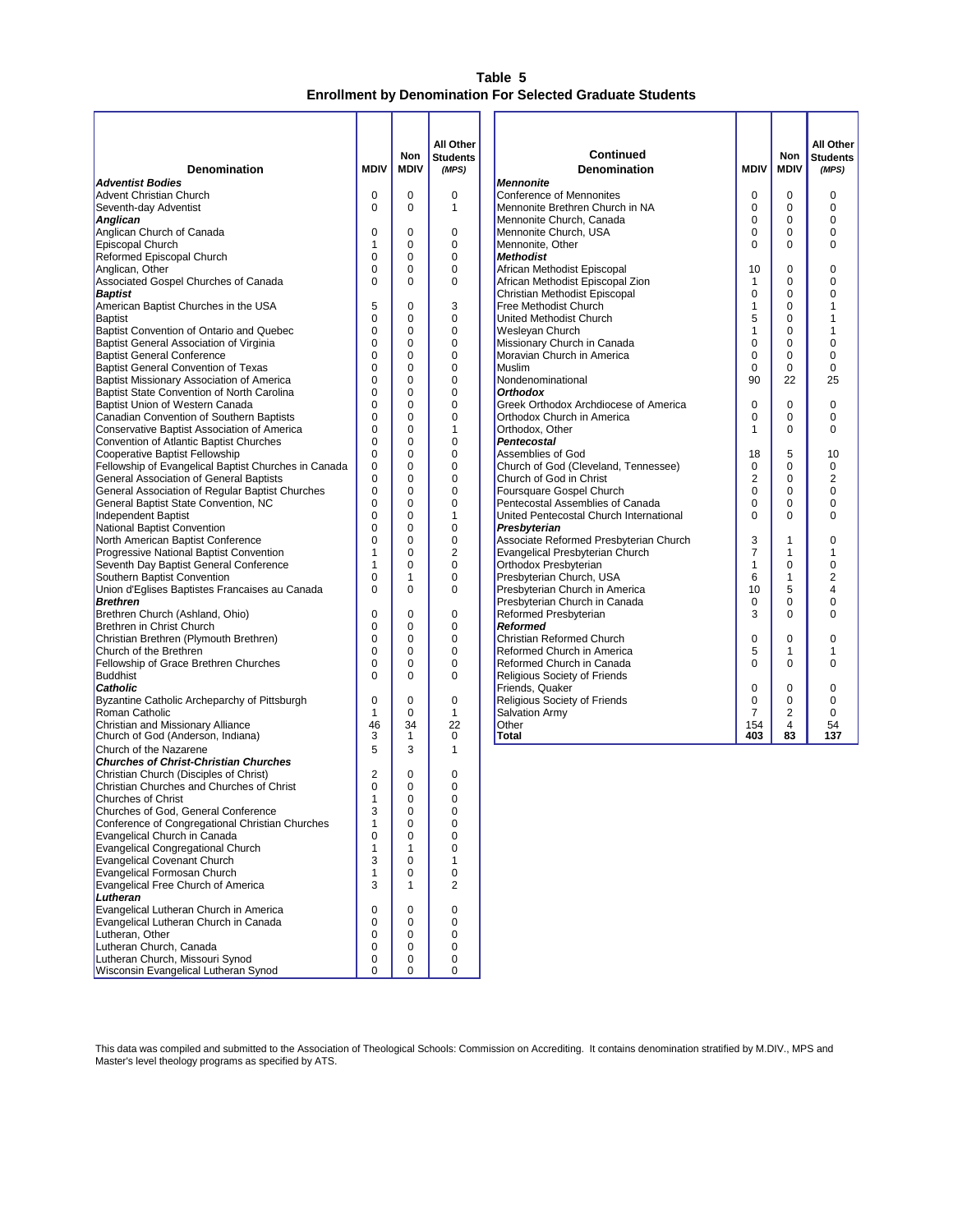**Table 6 Nyack College Fall 2008 Master of Divinity Student Enrollment** 

|               |                 |                  | <b>ATS Campuses</b> |               |                |              |
|---------------|-----------------|------------------|---------------------|---------------|----------------|--------------|
| <b>Gender</b> |                 | <b>Ethnicity</b> | <b>MCATS</b>        | <b>PRATS</b>  | <b>RCATS</b>   | <b>Total</b> |
|               |                 | <b>API</b>       | 10                  | 0             | 11             | 21           |
|               |                 |                  | 10.00%<br>72        | 0.00%         | 18.97%<br>23   | 12.65%<br>95 |
|               |                 | <b>Black</b>     | 72.00%              | 0.00%         | 39.66%         | 57.23%       |
| Column %      | <b>Hispanic</b> | 6                |                     |               | 16             |              |
|               |                 |                  | 6.00%<br>3          | 100.00%       | 3.45%<br>18    | 9.64%<br>21  |
| Female        |                 | <b>White</b>     | 3.00%               | 0.00%         | 31.03%         | 12.65%       |
|               |                 | <b>Other</b>     | 6                   |               |                |              |
|               |                 |                  | 6.00%               | 0.00%         | 5.17%          | 5.42%        |
|               | <b>Unknown</b>  | 3<br>3.00%       | 0.00%               | 1.72%         | 2.41%          |              |
|               |                 | <b>Total</b>     | 100                 | 8             | 58             | 166          |
|               |                 |                  | 100.00%             | 100.00%       | 100.00%        | 100.00%      |
|               |                 | <b>API</b>       | 27                  | Ω             | 46             | 73           |
|               |                 |                  | 25.96%              | 0.00%         | 38.98%         | 30.93%       |
|               |                 | <b>Black</b>     | 48                  | O             | 18             | 66           |
|               |                 |                  | 46.15%<br>14        | 0.00%         | 15.25%         | 27.96%       |
|               |                 | <b>Hispanic</b>  | 13.46%              | 14<br>100.00% | 10<br>8.47%    | 38<br>16.10% |
| Male          | Column %        |                  | 3                   |               | 33             | 36           |
|               |                 | <b>White</b>     | 2.88%               | 0.00%         | 28.00          | 15.25%       |
|               |                 | <b>Other</b>     | 11                  |               | 9              | 20           |
|               |                 |                  | 10.58%              | 0.00%         | 7.62%          | 8.47%        |
|               |                 | <b>Unknown</b>   | 1<br>0.96%          | 0<br>0.00%    | $\overline{2}$ | 3            |
|               |                 | <b>Total</b>     | 104                 | 14            | 1.69%<br>118   | 1.27%<br>236 |
|               |                 |                  | 100.00%             | 100.00%       | 100.00%        | 100.00%      |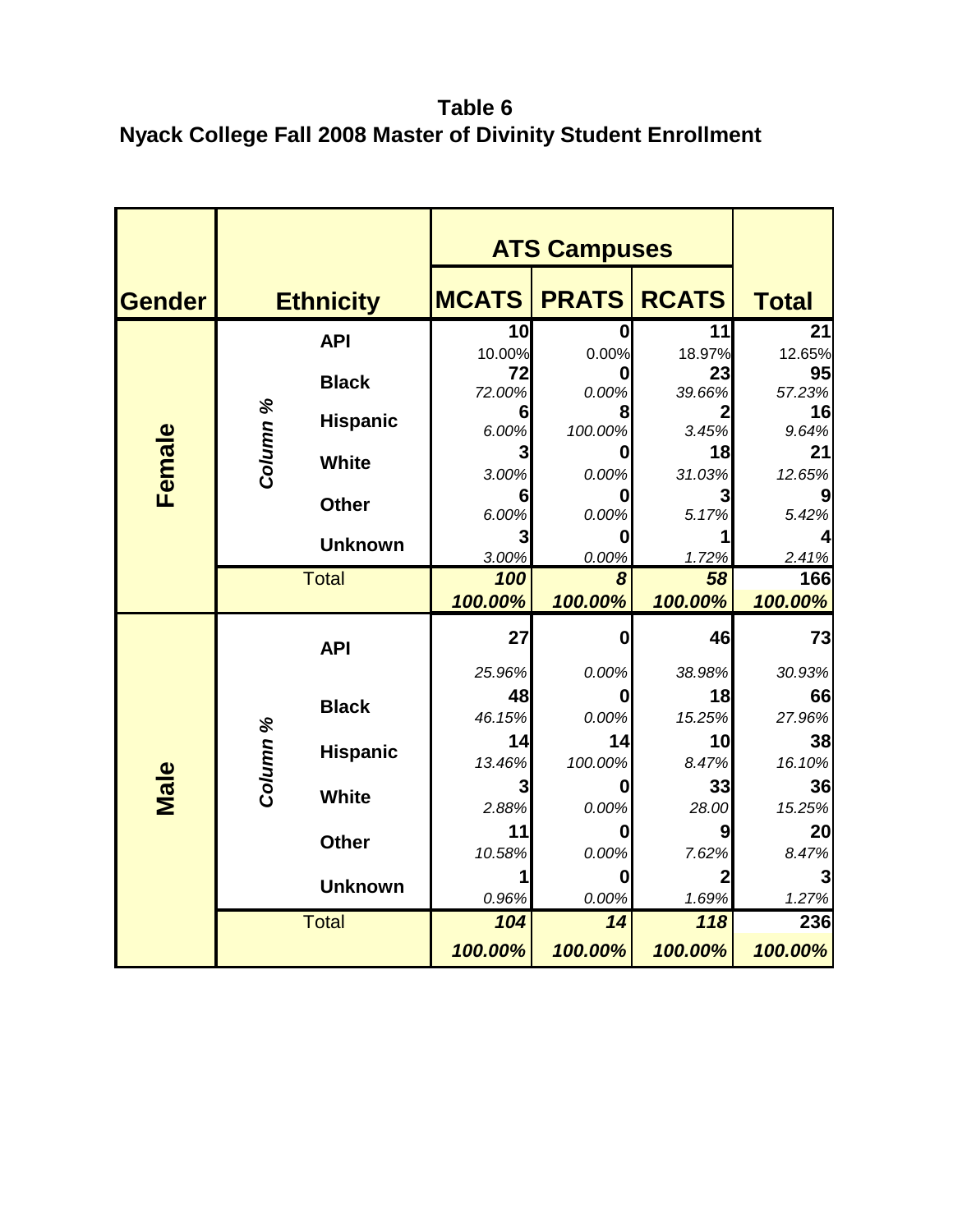**Table 7 Nyack College Fall 2008 Master of Professional Studies (M.P.S.)**

|               |              |                  |                | <b>MPS Program Campuses</b> |                  |              |              |
|---------------|--------------|------------------|----------------|-----------------------------|------------------|--------------|--------------|
| <b>Gender</b> |              | <b>Ethnicity</b> | <b>MCATS</b>   | <b>NCOH</b>                 | <b>PRATS</b>     | <b>RCATS</b> | <b>Total</b> |
| <b>Female</b> |              | <b>API</b>       | Δ              | Λ                           | $\bf{0}$         |              |              |
|               |              |                  | 11.10%         | 0.00%                       | 0.00%            | 23.50%       | 9.30%        |
|               |              | <b>Black</b>     | 20             | 3                           | $\boldsymbol{0}$ |              | 26           |
|               |              |                  | 55.60%         | 75.00%                      | 0.00%            | 17.60%       | 30.20%       |
|               |              | <b>Hispanic</b>  | 6              | 0                           | 29               |              | 39           |
|               |              |                  | 16.70%         | 0.00%                       | 100.00%          | 23.50%       | 45.30%       |
|               | Column %     | <b>White</b>     | 0              |                             | 0                |              | 6            |
|               |              |                  | 0.00%          | 25.00%                      | 0.00%            | 29.40%       | 7.00%        |
|               |              | <b>Other</b>     |                | 0                           | 0                |              |              |
|               |              |                  | 11.10%         | 0.00%                       | 0.00%            | 5.90%        | 5.80%        |
|               |              |                  | <b>Unknown</b> | 5.60%                       | 0<br>0.00%       | 0<br>0.00%   | 0.00%        |
|               | <b>Total</b> |                  | 36             | 4                           | 29               | 17           | 86           |
|               |              |                  | 100.00%        | 100.00%                     | 100.00%          | 100.00%      | 100.00%      |
| <b>Male</b>   |              | <b>API</b>       |                | 0                           | $\mathbf 0$      | 9            | 10           |
|               |              |                  | 3.70%          | 0.00%                       | 0.00%            | 34.60%       | 10.00%       |
|               |              | <b>Black</b>     | 22             |                             | 1                |              | 33           |
|               |              |                  | 81.50%         | 44.40%                      | 2.60%            | 23.10%       | 33.00%       |
|               | Column %     | <b>Hispanic</b>  |                | 0                           | 37               |              | 40           |
|               |              |                  | 7.40%          | 0.00%                       | 97.40%           | 3.80%        | 40.00%       |
|               |              | White            |                | 5                           | $\boldsymbol{0}$ | 10           | 16           |
|               |              |                  | 3.70%          | 55.60%                      | 0.00%            | 38.50%       | 16.00%       |
|               |              | <b>Other</b>     |                | Ω                           | $\mathbf{0}$     |              |              |
|               |              |                  | 3.70%          | 0.00%                       | 0.00%            | 0.00%        | 1.00%        |
|               | <b>Total</b> |                  | 27             | 9                           | 38               | 26           | 100          |
|               |              |                  | 100.00%        | 100.00%                     | 100.00%          | 100.00%      | 100.00%      |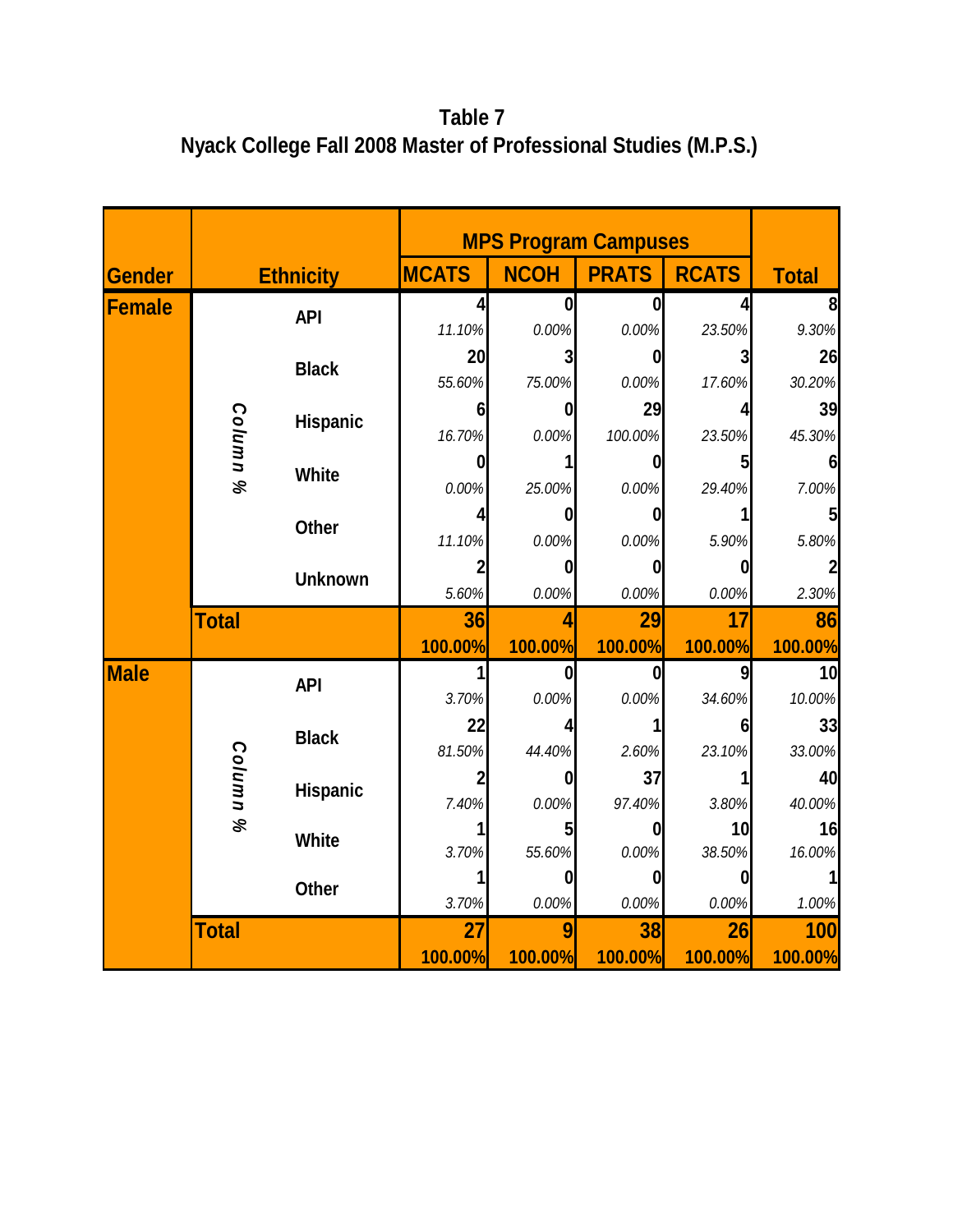### **Table 8 Nyack College Fall 2008 AGSC Student Enrollment**

|               |              |                  |                  | <b>AGSC Campuses</b> |              |  |  |  |  |
|---------------|--------------|------------------|------------------|----------------------|--------------|--|--|--|--|
| <b>Gender</b> |              | <b>Ethnicity</b> | <b>Manhattan</b> | <b>Rockland</b>      | <b>Total</b> |  |  |  |  |
|               |              | <b>API</b>       | 17<br>15.70%     | 8<br>8.30%           | 25<br>12.30% |  |  |  |  |
|               |              | <b>Black</b>     | 53               | 27                   | 80           |  |  |  |  |
|               | $\%$         |                  | 49.10%           | 28.10%               | 39.20%       |  |  |  |  |
|               |              | <b>Hispanic</b>  | 23<br>21.30%     | 11<br>11.50%         | 34<br>16.70% |  |  |  |  |
|               |              |                  | 10               | 47                   | 57           |  |  |  |  |
|               | Column       | <b>White</b>     | 9.30%            | 49.00%               | 27.90%       |  |  |  |  |
| Female        |              | <b>Other</b>     | 4.60%            | 1.00%                | 2.90%        |  |  |  |  |
|               |              |                  |                  |                      |              |  |  |  |  |
|               |              | <b>Unknown</b>   | 0.00%            | 2.10%                | 1.00%        |  |  |  |  |
|               | <b>Total</b> |                  | 108              | 96                   | 204          |  |  |  |  |
|               |              |                  | 100.00%          | 100.00%              | 100.00%      |  |  |  |  |
|               |              | <b>API</b>       |                  |                      |              |  |  |  |  |
|               |              |                  | 18.20%           | 0.00%                | 12.90%       |  |  |  |  |
|               |              | <b>Black</b>     | 27.30%           | 0.00%                | 6<br>19.40%  |  |  |  |  |
|               |              |                  |                  |                      |              |  |  |  |  |
| Male          | Column %     | <b>Hispanic</b>  | 36.40%           | 11.10%               | 29.00%       |  |  |  |  |
|               |              | <b>White</b>     |                  |                      | 12           |  |  |  |  |
|               |              |                  | 18.20%           | 88.90%               | 38.70%       |  |  |  |  |
|               | Total        |                  | 22               |                      | 31           |  |  |  |  |
|               |              |                  | 100.00%          | 100.00%              | 100.00%      |  |  |  |  |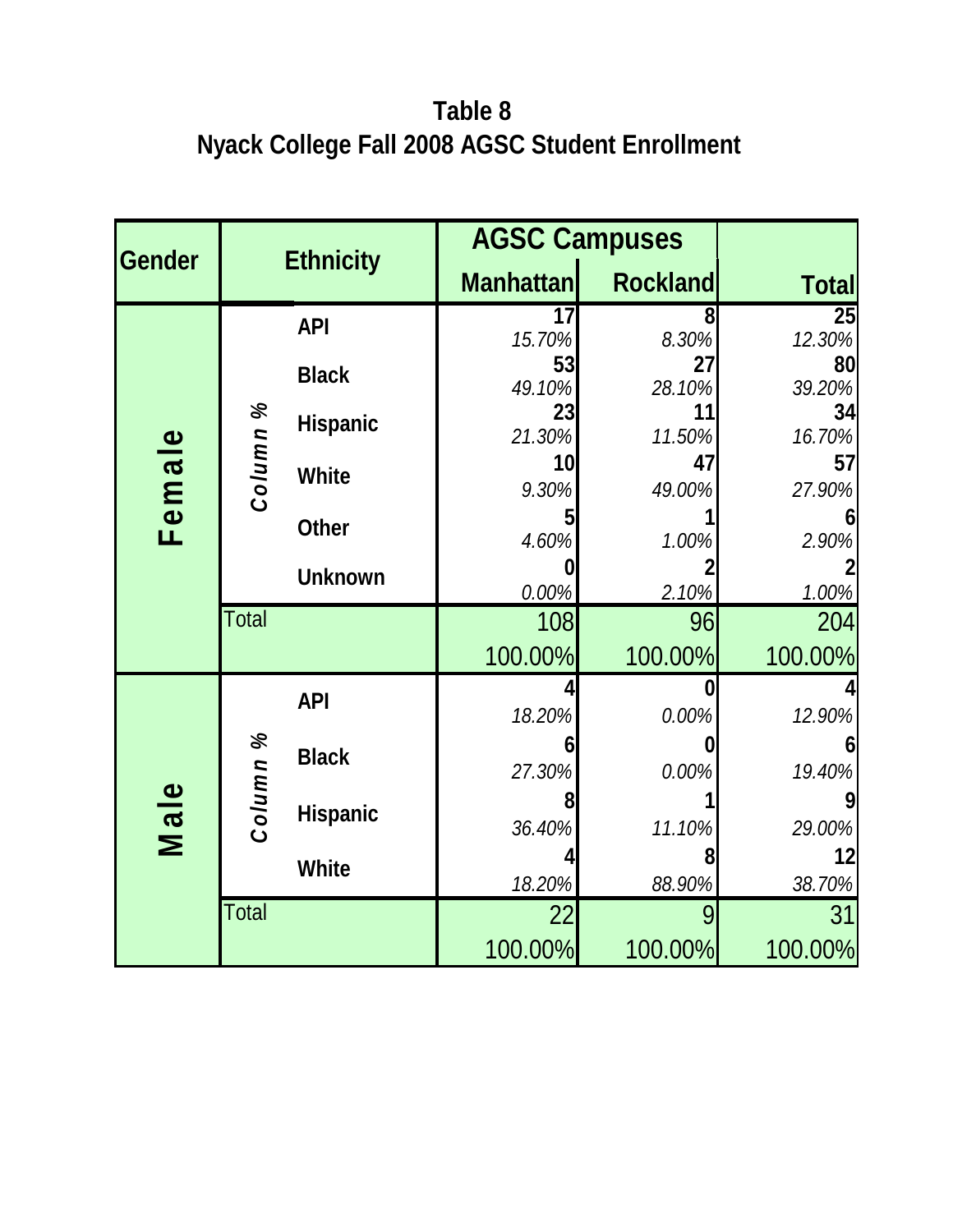**Table 9 School of Adult & Continuing Education by Selected Demographic Variables**

| <b>SADE</b>           | <b>ADCP</b>    |                | <b>MSOL</b> |        | <b>Total</b>    |                |             |
|-----------------------|----------------|----------------|-------------|--------|-----------------|----------------|-------------|
|                       |                | <b>Female</b>  | <b>Male</b> | Female | <b>Male</b>     | Female         | <b>Male</b> |
| <b>Race/Ethnicity</b> | <b>Black</b>   | 160            | 74          | 43     | 15              | 203            | 89          |
|                       | White          | 61             | 53          | 6      | 8               | 67             | 61          |
|                       | Hispanic       | 21             | 23          | 6      | $\overline{2}$  | 27             | 25          |
|                       | <b>API</b>     | $\overline{2}$ | 4           | 0      |                 | $\overline{2}$ | 5           |
|                       | Other          | $\overline{4}$ |             | 0      | $\overline{0}$  | 4              |             |
|                       | Uknown         | 14             | 5           | 4      | 0               | 18             | 5           |
| <b>Marital Status</b> | <b>Married</b> | 111            | 95          | 16     | 16              | 127            | 111         |
|                       | Single         | 138            | 59          | 37     | 10 <sub>l</sub> | 175            | 69          |
|                       | Missing        | 13             | 6           | 6      | 0               | 19             | 6           |
| <b>FT/PT Status</b>   | FT             | 250            | 155         | 59     | 26              | 309            | 181         |
|                       | PT             | 12             | 5           | 0      | 0               | 12             | 5           |
| <b>Total</b>          |                | 262            | 160         | 59     | 26              | 321            | 186         |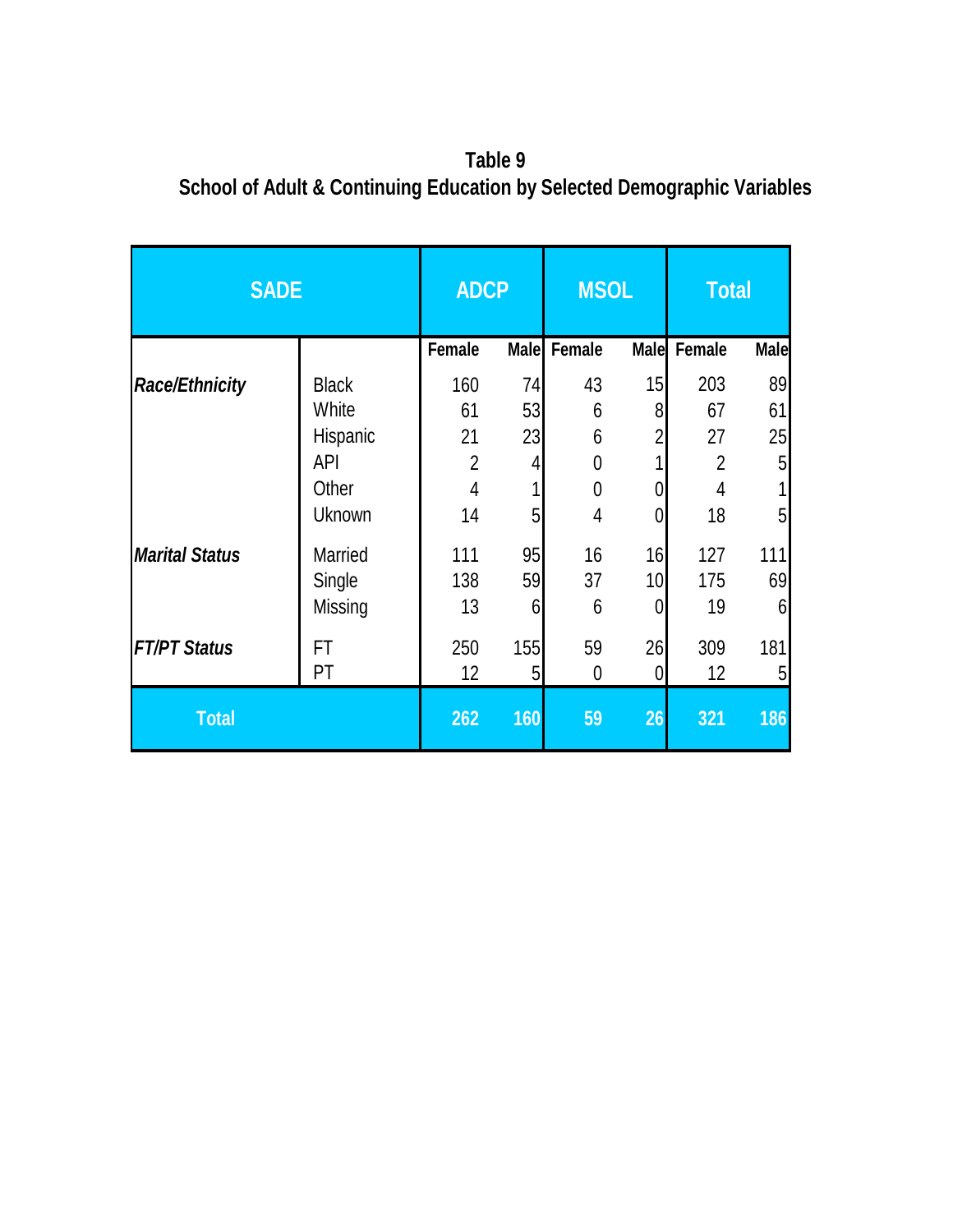**Table 10 Nyack College 2008 Enrollment of Traditional Undergraduate Students** 

| <b>Gender</b> | <b>Status</b>    | <b>Race/Ethnicity</b> | <b>NCMC</b>    | <b>NCRC</b>    | <b>Total</b>    |
|---------------|------------------|-----------------------|----------------|----------------|-----------------|
|               |                  | <b>API</b>            | 23             | 32             | 55              |
|               |                  | <b>Black</b>          | 92             | 87             | 179             |
|               |                  | Hispanic              | 99             | 68             | 167             |
|               | <b>Full Time</b> | White                 | 15             | 231            | 246             |
|               |                  | Other                 | 22             | 24             | 46              |
|               |                  | Unknown               | 5              | 14             | 19              |
| <b>Female</b> |                  | <b>Total</b>          | 256            | 456            | 712             |
|               |                  | <b>API</b>            | 8              | $\overline{3}$ | 11              |
|               |                  | <b>Black</b>          | 69             | 12             | 81              |
|               |                  | Hispanic              | 39             | 4              | 43              |
|               | Part Time        | White                 | 8              | 13             | 21              |
|               |                  | Other                 | 12             | 0              | 12              |
|               |                  | Unknown               | 6              | 1              | $\overline{7}$  |
|               |                  | <b>Total</b>          | 142            | 33             | 175             |
|               |                  | <b>API</b>            | 27             | 40             | 67              |
|               | <b>Full Time</b> | <b>Black</b>          | 62             | 65             | 127             |
|               |                  | Hispanic              | 63             | 63             | 126             |
|               |                  | White                 | 10             | 149            | 159             |
|               |                  | Other                 | 28             | 28             | 56              |
|               |                  | Unknown               | $\overline{2}$ | 8              | 10              |
| <b>Male</b>   |                  | <b>Total</b>          | 192            | 353            | 545             |
|               |                  | <b>API</b>            | 3 <sup>1</sup> | 5 <sub>l</sub> | 8 <sup>1</sup>  |
|               |                  | <b>Black</b>          | 35             | 10             | 45              |
|               | <b>Part Time</b> | Hispanic              | 33             | 7              | 40              |
|               |                  | White                 | $\overline{7}$ | 13             | 20              |
|               |                  | Other                 | 6              | 4              | 10              |
|               |                  | Unknown               | 4              | 1              | $5\overline{)}$ |
|               |                  | <b>Total</b>          | 88             | 40             | 128             |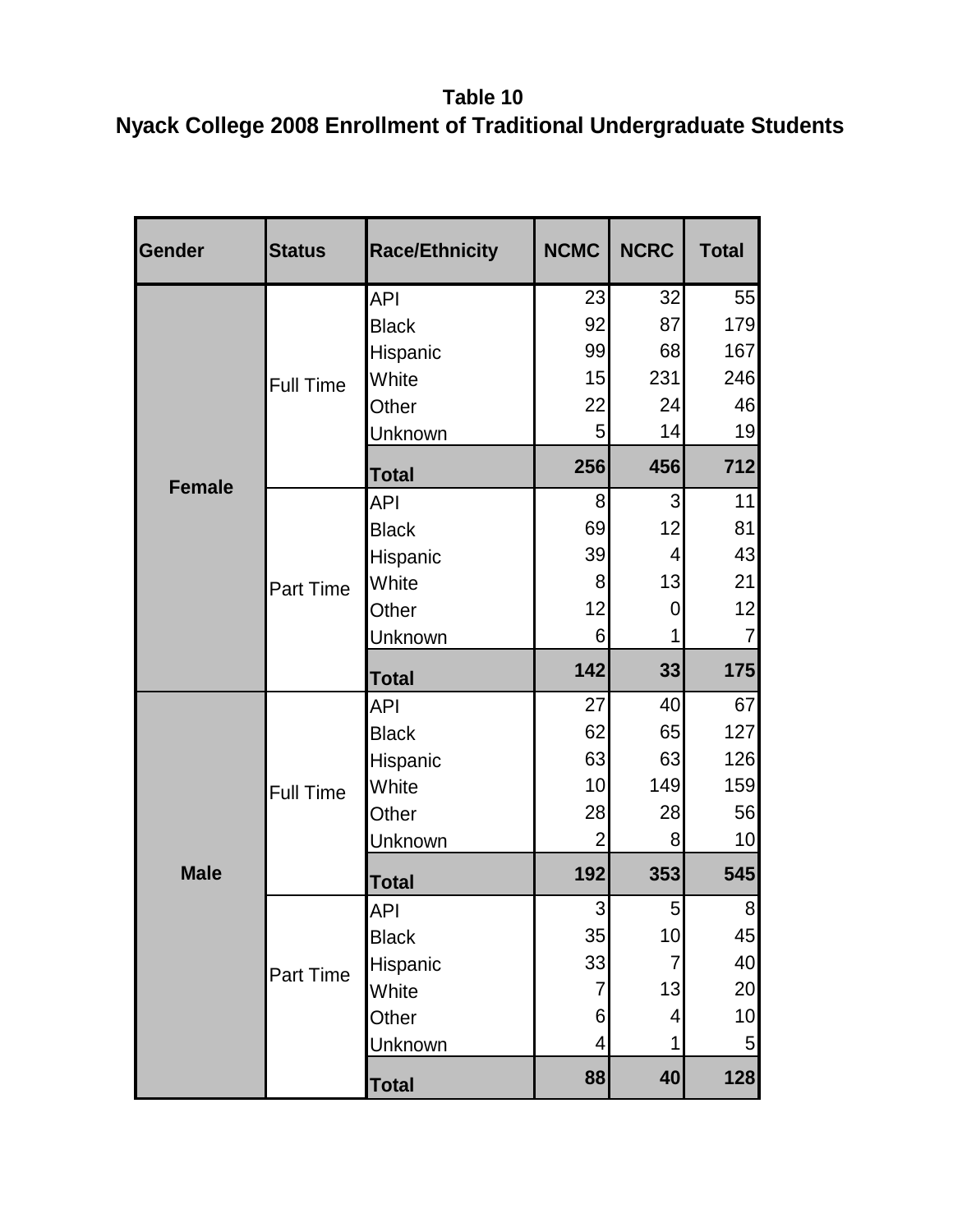### **Table 11 Fall 2008 Admission**

| <b>Admission</b>              |      | Total |     | <b>NCRC</b> | <b>NCMC</b> |       |  |
|-------------------------------|------|-------|-----|-------------|-------------|-------|--|
|                               | N    | %     | N   | %           | N           | %     |  |
| Applied                       | 1440 |       | 920 |             | 520         |       |  |
| Incomplete Applications       | 603  | 41.87 | 331 | 35.97       | 272         | 52.31 |  |
| <b>Completed Applications</b> | 837  | 58.10 | 589 | 64.02       | 248         | 47.69 |  |
| Admitted                      | 719  | 49.93 | 503 | 54.67       | 216         | 41.53 |  |
| Enrolled                      | 474  | 56.60 | 294 | 49.92       | 180         | 72.5  |  |

*\*Admitted category contains accepted and enrolled categories only.*

*\*\* Enrolled percentage based on number of completed applications*

*\*\*\* Admitted percentage based on the number who applied*

#### *Table 11A*

| Enrolled N=474  |              | <b>Rockland</b> |         |          | <b>Manhattan</b> | <b>Total</b>   |         |
|-----------------|--------------|-----------------|---------|----------|------------------|----------------|---------|
|                 |              | N               | Col %   | N        | Col %            | N              | Col %   |
| Gender          | Female       | 159             | 54.1    | 109      | 60.6             | 268            | 56.5    |
|                 | Male         | 135             | 45.9    | 71       | 39.4             | 206            | 43.4    |
|                 |              |                 |         |          |                  |                |         |
|                 | Asian        | 30 <sub>1</sub> | 10.2    | 21       | 11.7             | 51             | 10.8    |
|                 | <b>Black</b> | 68              | 23.0    | 47       | 26.1             | 115            | 24.3    |
| Ethnicity       | Hispanic     | 53              | 18.0    | 66       | 36.7             | 119            | 25.1    |
|                 | White        | 134             | 45.8    | 16       | 8.9              | 150            | 31.6    |
|                 | Inter-racial | 5               | 2.0     | $6 \mid$ | 3.3              | 11             | 2.3     |
|                 | Unknown      | $\frac{4}{3}$   | 1.0     | 24       | 13.3             | 28             | 5.9     |
|                 |              |                 |         |          |                  |                |         |
|                 | AU           | $\Omega$        | $0.0\,$ | $\vert$  | 2.2              | $\overline{4}$ | $0.8\,$ |
|                 | Con          | 90              | 30.6    | 52       | 28.9             | 142            | 30.0    |
|                 | <b>ESL</b>   | 0               | 0.0     | 9        | 5.0              | 9              | 1.9     |
| Acceptance Code | <b>PNM</b>   | $\overline{0}$  | 0.0     | 2        | 1.1              | 2              | 0.4     |
|                 | <b>PP</b>    | $\overline{0}$  | 0.0     |          | 0.6              |                | 0.2     |
|                 | Reg          | 191             | 65.0    | 112      | 62.2             | 303            | 64.0    |
|                 | RegH         | 13              | 4.4     | $\Omega$ | 0.0              | 13             | 2.7     |
|                 | <b>Total</b> | 294             |         | 180      |                  | 474            |         |

**Figure 17 Fall 2008 Admission by Status**



\*Graph based on the number of completed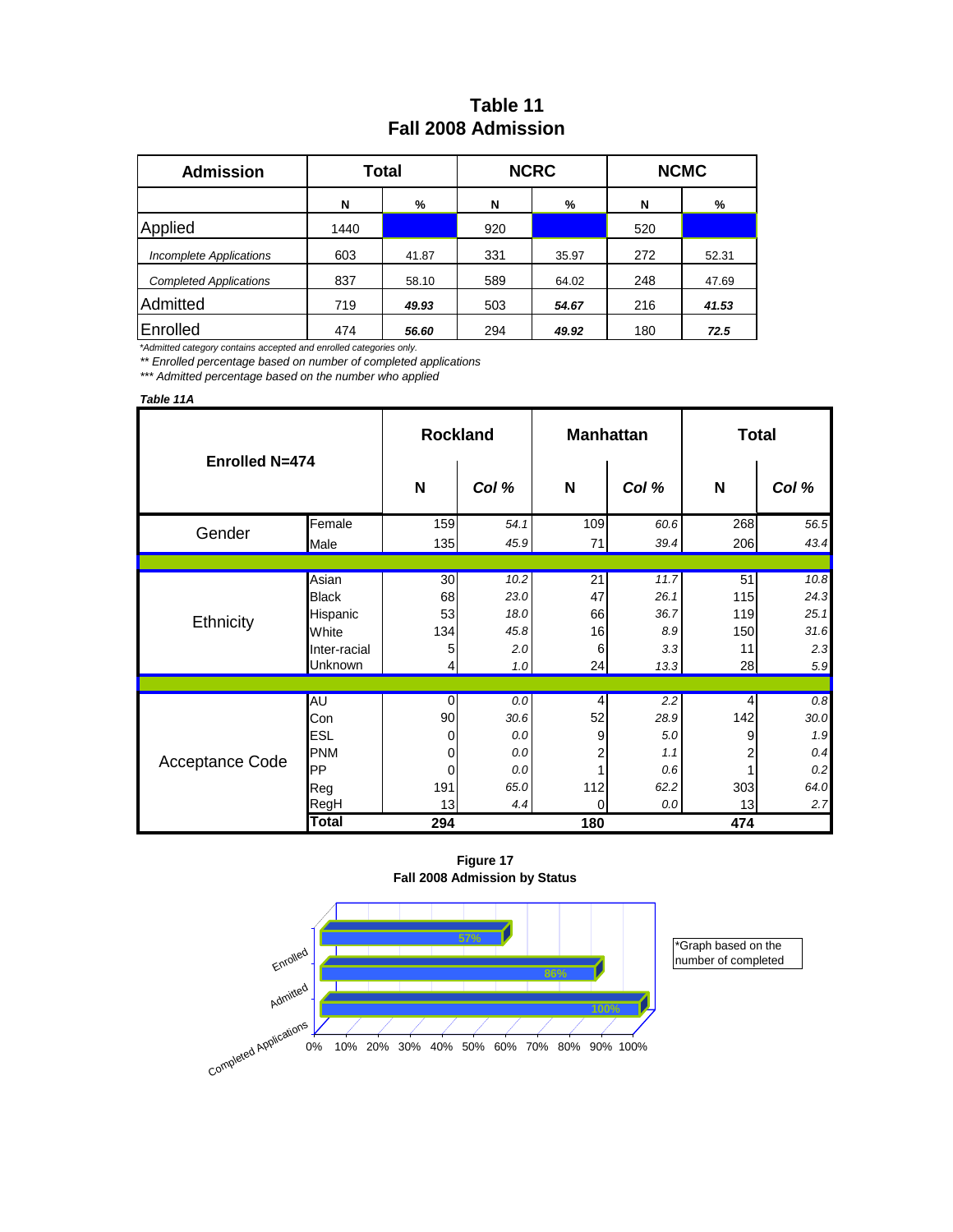#### **Table 12 Nyack College Fall 2008 First Time Freshmen (FTF) by Selected Demographic Variables (N=203)**

| <b>Fall 2008</b> |    | <b>Manhattan</b> |     | <b>Rockland</b> |     | Total |
|------------------|----|------------------|-----|-----------------|-----|-------|
|                  | N  | Col %            | N   | Col %           | N   | Co %  |
| Gender           |    |                  |     |                 |     |       |
| Female           | 26 | 67               | 93  | 57              | 119 | 59    |
| Male             | 13 | 33               | 71  | 43              | 84  | 41    |
| <b>Ethnicity</b> |    |                  |     |                 |     |       |
| <b>API</b>       | 4  | 10               | 15  | 9               | 19  | 9     |
| <b>Black</b>     | 8  | 21               | 34  | 21              | 42  | 21    |
| Hispanic         | 19 | 49               | 33  | 20              | 52  | 26    |
| White            | 4  | 10               | 71  | 43              | 75  | 37    |
| Other            |    | 3                | 6   | 4               | 7   | 3     |
| Unknown          | 3  | 8                | 5   | 3               | 8   | 4     |
| <b>Load</b>      |    |                  |     |                 |     |       |
| IFT              | 28 | 72               | 145 | 88              | 173 | 85    |
| <b>I</b> PT      |    | 28               | 19  | 12              | 30  | 15    |

*\* Contains Degree & Non-Degree Seeking FTF are attending Nyack within one year of H.S. Graduation*

#### **Figure 18**

**First Time Full Time Degree Seeking Freshmen by Race/Ethnicity by Year**



\* Reporting artifact= 2008 FTF are classified as attending Nyack within one year of H.S. graduation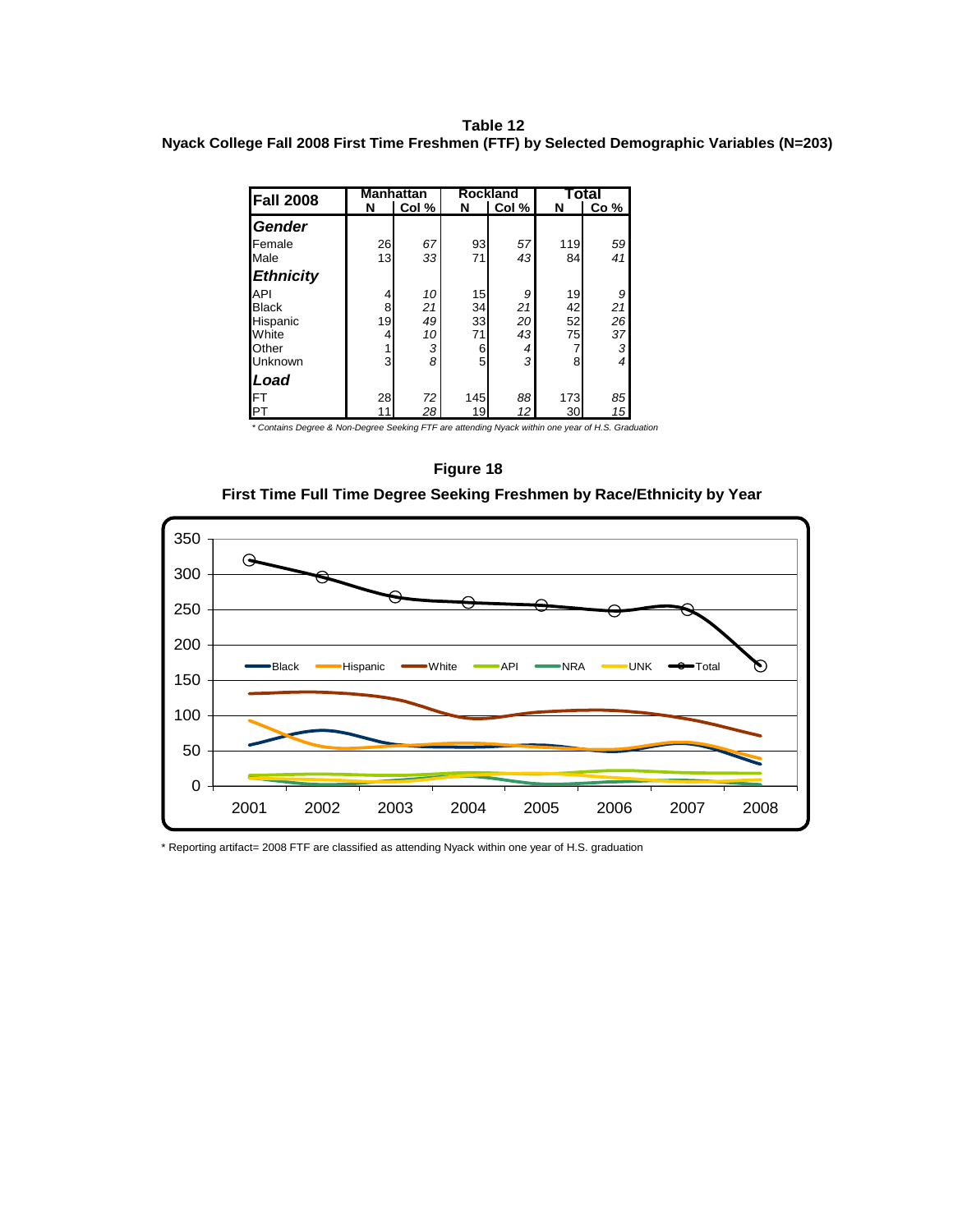**Figure 19 Entering First Time Freshmen (FTF) SAT Scores at the Twenty-Fifth Percentile**



**Figure 20 Entering First Time Freshmen (FTF) SAT Scores at the Seventy-Fifth Percentile**



\*Charts based on figures submitted to IPEDS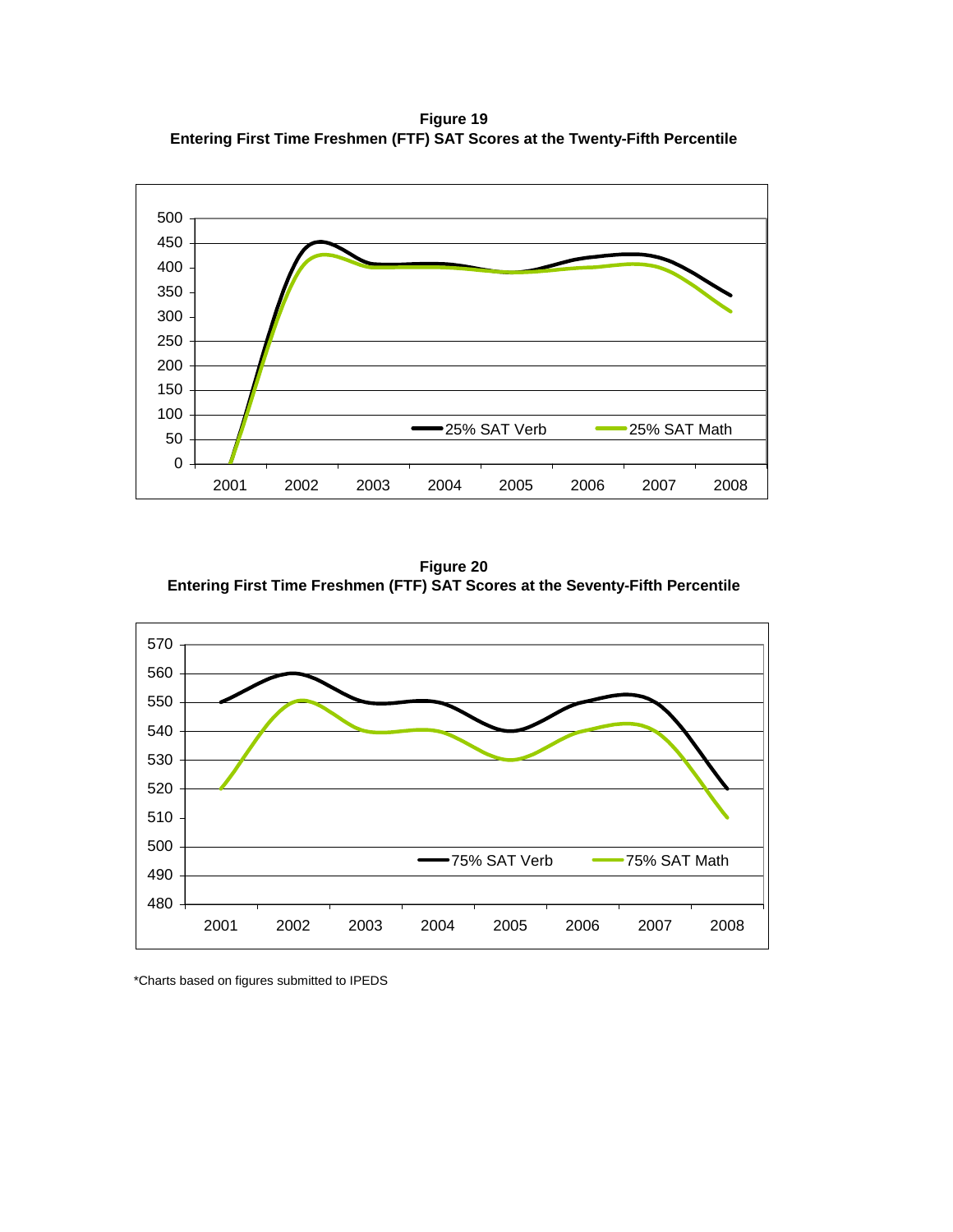**Table 13 Current Degree Majors (N=3,041)**

| <b>Biblical Theology &amp; Ministry</b>                | <b>AA/AS</b> | <b>BA/BS</b>            | <b>MA/MS</b>      | <b>MDIV</b>           | <b>MPS</b> | <b>Undeclared</b> | <b>Total</b>                           |
|--------------------------------------------------------|--------------|-------------------------|-------------------|-----------------------|------------|-------------------|----------------------------------------|
| <b>Biblical &amp; Theological Studies</b>              | 0            | 84                      | 0                 | 0                     | $\Omega$   |                   | 84                                     |
| <b>Biblical MA</b><br><b>Christian Education</b>       | 0            | 0                       | 53<br>$\Omega$    | 0<br>0                |            |                   | 53<br>7                                |
| <b>Christian Work</b>                                  |              | 0                       | 0                 | 0                     |            |                   |                                        |
| <b>Cross Cultural Studies</b>                          |              | 43                      | 0                 | 0                     |            |                   | 43                                     |
| <b>Intercultural Studies</b><br><b>MDIV</b>            |              | $\pmb{0}$               | 28                | 0                     |            |                   | 28                                     |
| <b>MPS</b>                                             | 0            | 0<br>0                  | $\mathbf{0}$<br>0 | 392<br>0              | 132        |                   | 392<br>132                             |
| Missiology                                             | 0            | 6                       | 0                 | 0                     |            |                   | 6                                      |
| Pastoral Ministry<br><b>Youth Ministry</b>             | 0            | 64<br>35                | 0<br>0            | 0<br>0                | 0<br>0     |                   | 64<br>35                               |
| Total                                                  |              | 239                     | 81                | 392                   | 132        |                   | 848                                    |
| <b>Business Management &amp; Computer Science</b>      |              |                         |                   |                       |            |                   |                                        |
| Accounting<br><b>Biblical MA</b>                       | 0            | 30                      | $\overline{c}$    |                       |            |                   | 32                                     |
| <b>Business Administration</b>                         | 0<br>5       | 0<br>125                | 56                |                       |            |                   | 186                                    |
| <b>Computer Science</b>                                |              | 20                      | 0                 |                       |            |                   | 20                                     |
| Organizational Leadership<br>Organizational Management |              | 0                       | 62                |                       |            |                   | 62                                     |
| Total                                                  | 0<br>5       | 311<br>486              | 0<br>122          |                       |            |                   | 311<br>613                             |
| <b>Education</b>                                       |              |                         |                   |                       |            |                   |                                        |
| Adolescent Ed - SocSt - Hist                           | 0            | 9                       | 0                 |                       |            | 0                 | 9                                      |
| Adolescent Ed - English<br>Adolescent Ed - Mathematics | 0            | 9                       | 0                 |                       |            | O                 | 9<br>7                                 |
| <b>Childhood Education</b>                             |              | 89                      | 13                |                       |            |                   | 103                                    |
| Early Childhood Education                              |              | 33                      | 0                 |                       |            |                   | 34                                     |
| Early Childhood/Childhood Ed<br>Inclusive Education    | N            | 8<br>0                  | 0                 |                       |            |                   | 8                                      |
| <b>Special Education</b>                               |              | 0                       | 9<br>7            |                       |            |                   | 9<br>7                                 |
| <b>TESOL</b>                                           | 0            | 8                       | 0                 |                       |            | 0                 | 8                                      |
| Total<br><b>Liberal Arts &amp; Sciences</b>            |              | 163                     | 29                |                       |            |                   | 194                                    |
| Communications                                         | 0            | 41                      |                   |                       |            | 0                 | 41                                     |
| English                                                | 0            | 27                      |                   |                       |            | 0                 | 27                                     |
| General Education                                      | 34           | 0                       |                   |                       |            |                   | 34                                     |
| History<br>Interdisciplinary Studies                   | 0<br>0       | 16<br>145               |                   |                       |            |                   | 17<br>145                              |
| <b>Liberal Arts and Sciences</b>                       |              | 0                       |                   |                       |            |                   | 2                                      |
| <b>Mathematics</b>                                     |              |                         |                   |                       |            |                   |                                        |
| Philosophy<br>Psychology                               | 0            | 14<br>140               |                   |                       |            | U                 | 14<br>140                              |
| Religion                                               | U<br>0       | 8 <sup>1</sup>          |                   |                       |            | 0                 |                                        |
| Sociology<br>Total                                     | 0            | 15                      |                   |                       |            | 0                 | $\begin{array}{c} 8 \\ 15 \end{array}$ |
| <b>Music</b>                                           | 36           | 410                     |                   |                       |            |                   | 447                                    |
| <b>Church Music</b>                                    |              | 11                      |                   |                       |            |                   | 11                                     |
| Composition                                            |              | 4                       |                   |                       |            |                   | 4                                      |
| Music<br><b>Music Education</b>                        |              | 50                      |                   |                       |            |                   |                                        |
| Performance: Instrumental                              |              | 38<br>18                |                   |                       |            |                   | 50<br>38<br>18<br>28<br>26             |
| Performance:Piano                                      |              | $\overline{\mathbf{c}}$ |                   |                       |            |                   |                                        |
| Performance: Vocal<br>Total                            |              | 26<br>149               |                   |                       |            |                   | 149                                    |
| <b>Social Services &amp; Social Work</b>               |              |                         |                   |                       |            |                   |                                        |
| Counseling/AGSC                                        |              | 0                       | 212               |                       |            | 8                 | 220                                    |
| Marriage & Family Therapy<br>Social Work               |              | $\pmb{0}$               | 18                |                       |            | 0                 | 18                                     |
| Total                                                  |              | 100<br>100              | 0<br>230          |                       |            | 9                 | 101<br>339                             |
| <b>Undeclared</b>                                      |              |                         |                   |                       |            |                   |                                        |
| Undeclared<br>Total                                    |              | 6<br>6                  |                   | $\overline{11}$<br>11 | თ თ        | 428<br>428        | 451<br>451                             |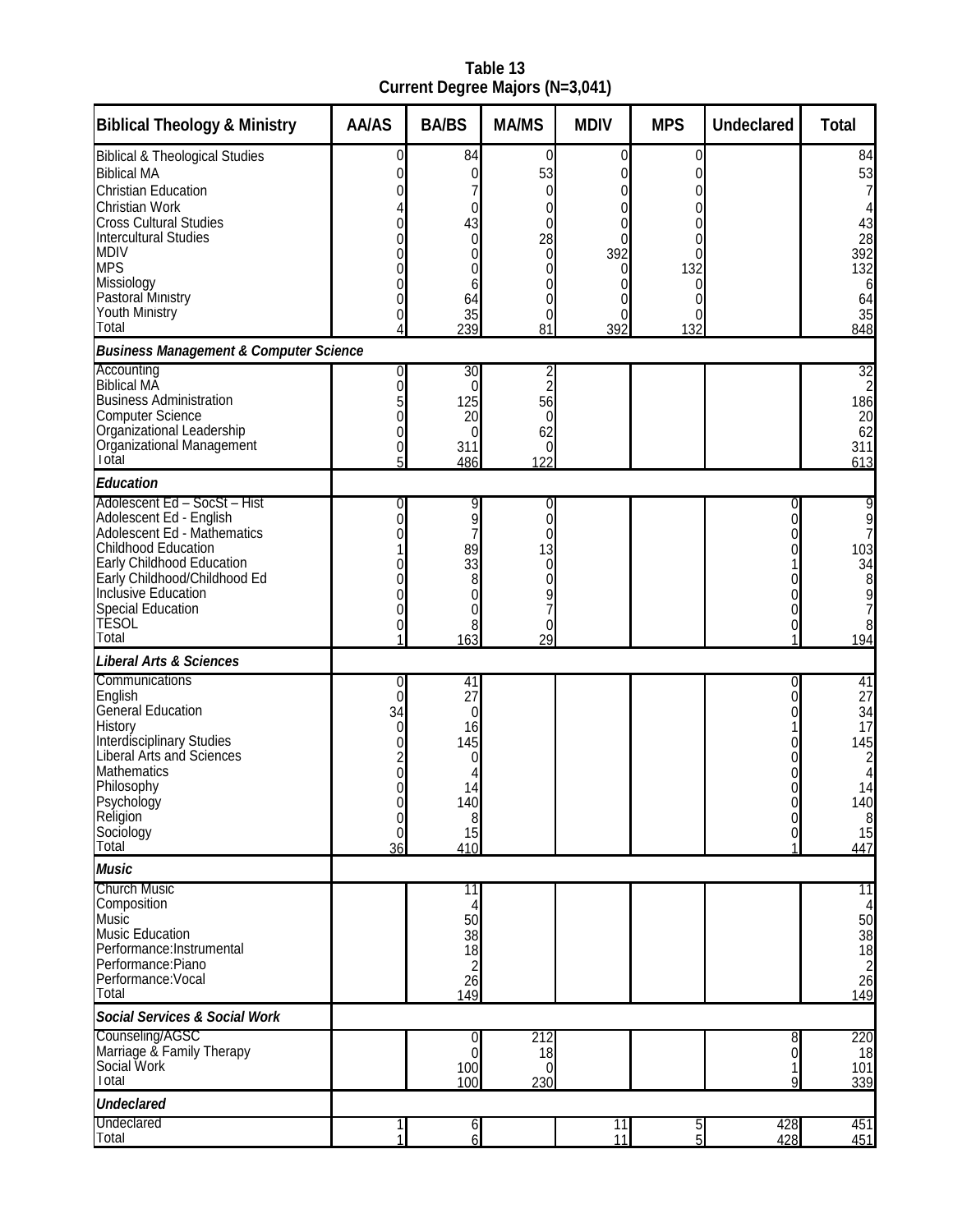**Table 14 Degrees Conferred in 2007/2008 by Race/Ethnicity (N=821)**

| <b>Degree</b> | White           |               | <b>Black</b>    |                | <b>Hispanic</b> |                | <b>API</b>      |                 | <b>Other</b>   |               | <b>Unknown</b>  |                  | Total |
|---------------|-----------------|---------------|-----------------|----------------|-----------------|----------------|-----------------|-----------------|----------------|---------------|-----------------|------------------|-------|
|               | N.              | $\frac{0}{2}$ | N               | $\frac{0}{2}$  | N               | %              | N.              | $\mathcal{O}_n$ | N              | $\frac{0}{2}$ | N               | $\frac{0}{n}$    |       |
| A.A.          |                 | 0             | 2 <sub>1</sub>  | 1              | $\overline{4}$  | 31             |                 | $\overline{2}$  |                |               | 0 <sup>1</sup>  | 0                | 9     |
| A.S.          |                 | 0             |                 | 0              |                 |                |                 | 0               |                |               | 0.              | 0                | 3     |
| <b>B.A.</b>   | 31              | 12            | 15 <sup>1</sup> | 5 <sup>1</sup> | 16              | 13             | 17.             | 27              | 9              | 11            | 0.              | 0                | 88    |
| Mus.B.        |                 | 3             | 0               | 0              | $\overline{0}$  | 0              | 3 <sup>1</sup>  | 5 <sub>l</sub>  |                |               | 01              | 0                | 11    |
| B.S.          | 158             | 60            | 163!            | 59             | 63              | 51             | 13 <sub>1</sub> | 21              | 14             | 17            | 9 <sub>1</sub>  | 60               | 420   |
| <b>M.A.</b>   | 29 <sub>1</sub> | 11            | 15 <sub>1</sub> | 5 <sub>l</sub> | 10 <sup>1</sup> | 8              | 8.              | 13              | 40             | 49            | $\overline{0}$  | $\overline{O}$   | 102   |
| <b>M.B.A.</b> | $\overline{4}$  | 2             | 23              | 8              | $\overline{2}$  | $\overline{2}$ | $\overline{4}$  | $6 \mid$        | 4              | 5             | 5               | 33               | 42    |
| M.Div.        | 15 <sub>1</sub> | 6             | 13 <sup>1</sup> | 5 <sup>1</sup> |                 | 6              | 11 <sup>1</sup> | 18              | 7              | 9             |                 | $\overline{ }$   | 54    |
| <b>M.P.S.</b> | 11.             | 4             | 17!             | 6              | 17 <sub>1</sub> | 14             | 41              | 6               | 3 <sup>1</sup> | 4             | 0!              | 01               | 52    |
| <b>M.S.</b>   | 8               | 3             | 26              | 9              | 3 <sup>1</sup>  | 2 <sub>l</sub> |                 | 2               | $\mathbf{2}$   | ົ             | 0               | 0                | 40    |
| <b>Total</b>  | 264             | 100           | 275.            | 100            | 123 100         |                | 62.             | 100             | 82.            | 100           | 15 <sup>1</sup> | 100 <sup>l</sup> | 821   |

**Table 15 Degrees Conferred in 2007/2008 by Program and Site (N=821)**

| <u>Jndergraduate</u> | Program                          | <b>Site</b>      |                | <b>Degree</b>    |               |                |
|----------------------|----------------------------------|------------------|----------------|------------------|---------------|----------------|
|                      |                                  |                  | A.A/A.S        | <b>B.A./B.S.</b> |               | Total          |
|                      | <b>Organizational Management</b> | All sites        |                | 243              |               | 243            |
|                      |                                  | Total            |                | 243              |               | 243            |
|                      |                                  |                  |                |                  |               |                |
|                      | <b>Undergraduate Programs</b>    | <b>NCDC</b>      | 0              | 1                |               |                |
|                      |                                  | <b>NCMC</b>      | 8              | 109              |               | 117            |
|                      |                                  | <b>NCRC</b>      |                | 166<br>276       |               | 170            |
|                      |                                  | <b>Sub Total</b> | 12             | 288              |               |                |
|                      |                                  |                  | M.A./M.S       | M.Div.           | <b>M.P.S.</b> | <b>Total</b>   |
|                      | <b>Various Graduate Programs</b> | <b>MCATS</b>     | 21             | 20               | 19            | 60             |
|                      |                                  | <b>NCOH</b>      | $\Omega$       | 0                | 7             | $\overline{7}$ |
|                      |                                  | <b>PRATS</b>     | $\Omega$       | 5                | 11            | 16             |
|                      |                                  | <b>RCATS</b>     | 44             | 28               | 15            | 87             |
|                      |                                  | <b>RUATS</b>     | 37             | 0                | 0             | 37             |
|                      |                                  | <b>SubTotal</b>  | 102            | 53               | 52            | 207            |
|                      |                                  |                  |                |                  |               |                |
|                      | <b>MSEd Program</b>              | <b>MCMSE</b>     | 3              |                  |               | 3              |
|                      |                                  | <b>MSER</b>      | 4              |                  |               | 4              |
|                      |                                  | <b>Sub Total</b> | 7              |                  |               | 7              |
| Graduate             |                                  |                  |                |                  |               |                |
|                      | <b>MSOL Program</b>              | <b>MSOL</b>      | 33             |                  |               | 33             |
|                      |                                  | <b>Sub Total</b> | 33             |                  |               |                |
|                      |                                  |                  | M.B.A.         |                  |               | 33<br>Total    |
|                      |                                  |                  |                |                  |               |                |
|                      | <b>MBA Program</b>               | <b>NCMBA</b>     | 19             |                  |               | 19             |
|                      |                                  | <b>OSMBA</b>     | $\overline{2}$ |                  |               | $\overline{2}$ |
|                      |                                  | <b>RCMBA</b>     | 21             |                  |               | 21             |
|                      |                                  | <b>Sub Total</b> | 42             |                  |               | 42             |





*\* Not shown is 1 case classified as SCATS*

Figure 22

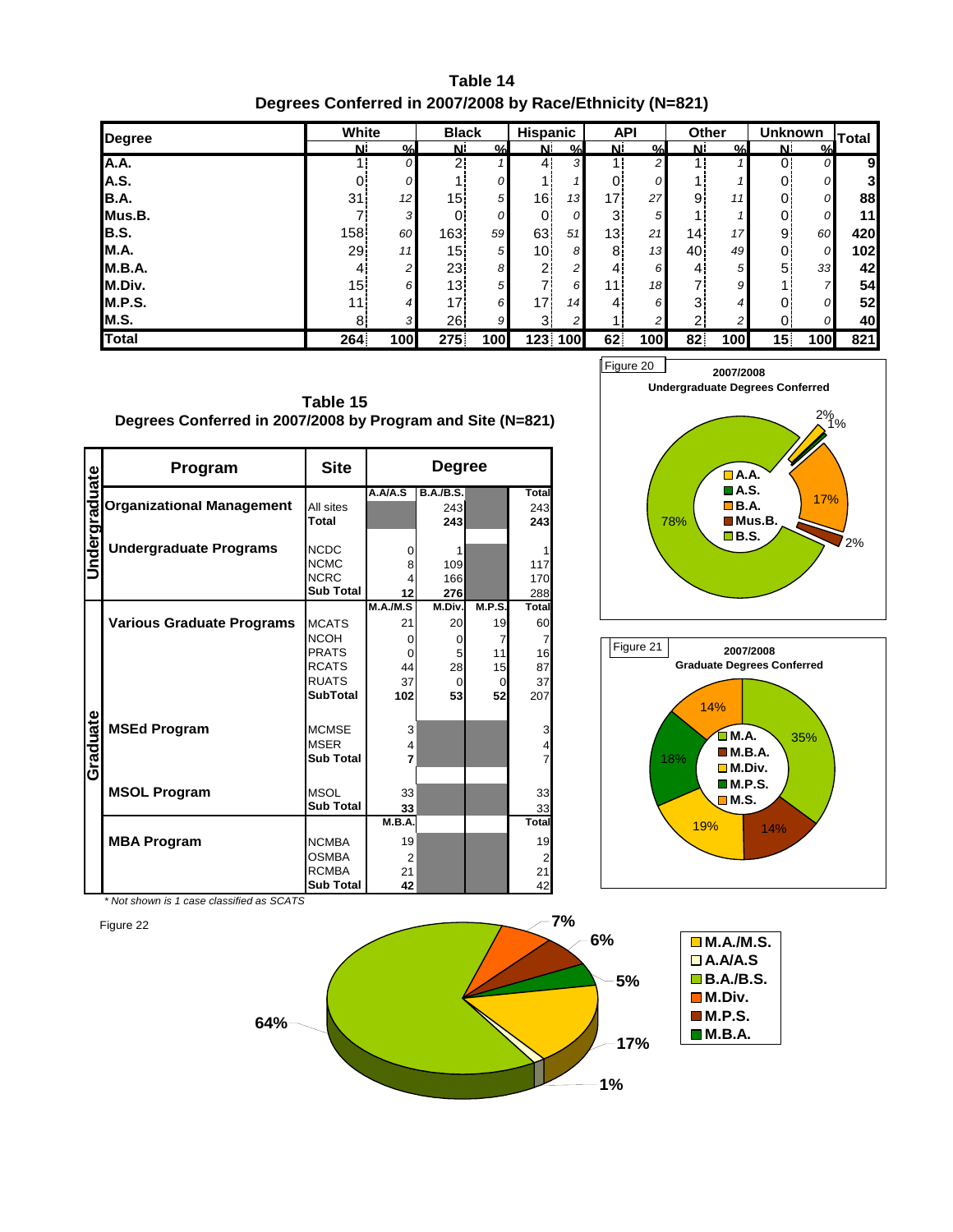**Figure 23 Full-time Degree -Seeking First-Time Freshmen (FTF) Retained a Second Year**



\*Chart based on figures submitted to IPEDS

Generally, NCRC has a higher "second year" FTF retention rate than NCMC.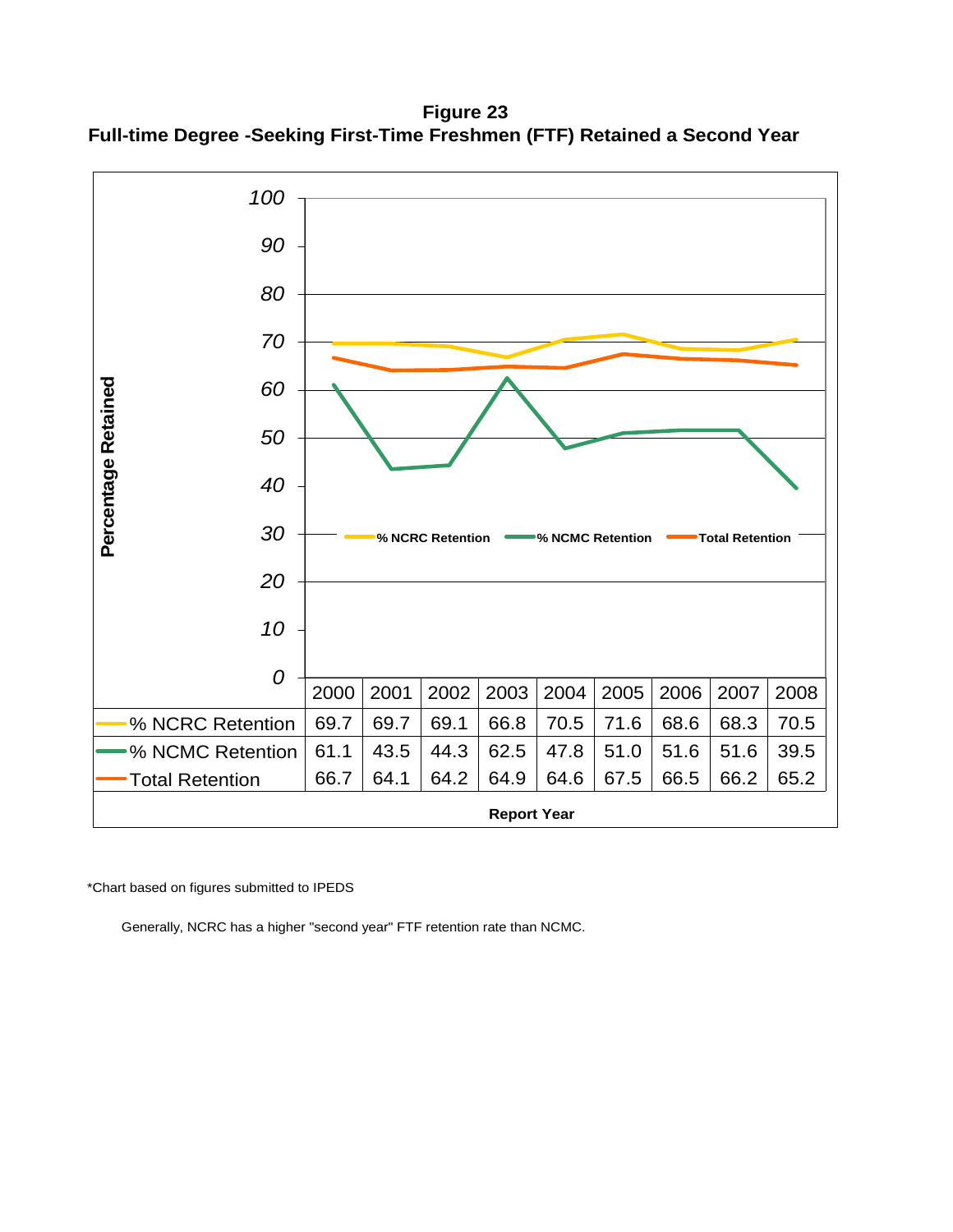**Figure 24 Graduation Rate (within 150%) for Cohorts of Entering Freshmen by Report Year**



**Figure 25 Graduation Figures (within 150%) for Cohorts of Entering Freshmen by Report Year**



| <b>Report Year</b> | <b>GraduateTotal</b> | <b>Cohort N</b> | Rate |
|--------------------|----------------------|-----------------|------|
| 1997               | 48                   | 108             | 44   |
| 1998               | 50                   | 104             | 48   |
| 1999               | 48                   | 109             | 44   |
| 2000               | 47                   | 104             | 45   |
| 2001               | 73                   | 160             | 46   |
| 2002               | 88                   | 208             | 42   |
| 2003               | 73                   | 208             | 35   |
| 2004               | 106                  | 258             | 41   |
| 2005               | 140                  | 322             | 43   |
| 2006               | 133                  | 373             | 36   |
| 2007               | 130                  | 320             | 41   |

*\* Charts based on figures submitted to IPEDS*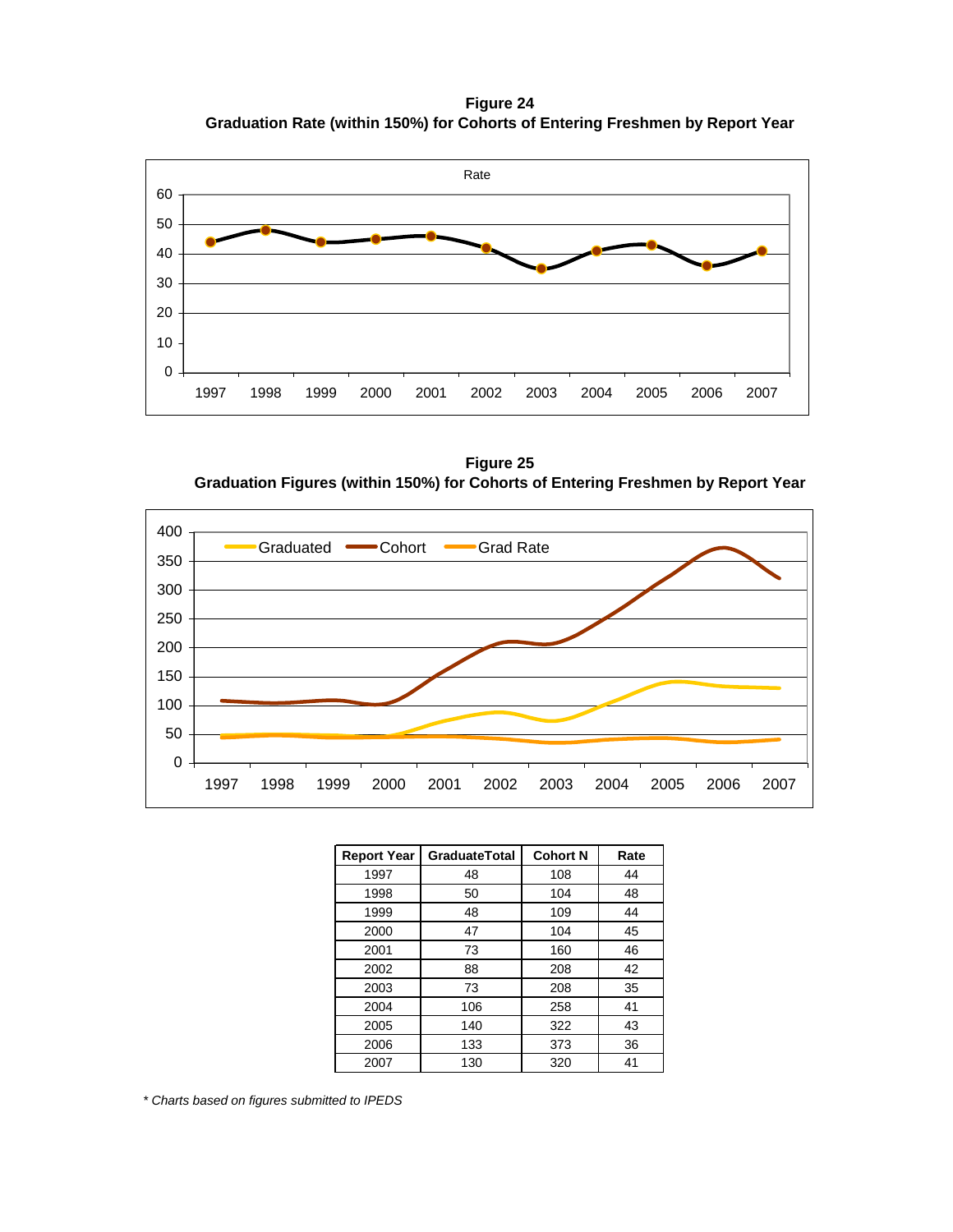**Figure 26 Graduation Figures (within 150%) for Cohorts of Entering Freshmen by Gender and Report Year**



| <b>Report Year</b> | Men | Women | <b>Graduate</b><br><b>Total</b> |
|--------------------|-----|-------|---------------------------------|
| 1997               | 14  | 34    | 48                              |
| 1998               | 22  | 28    | 50                              |
| 1999               | 13  | 35    | 48                              |
| 2000               | 28  | 20    | 47                              |
| 2001               | 28  | 46    | 73                              |
| 2002               | 26  | 62    | 88                              |
| 2003               | 28  | 45    | 73                              |
| 2004               | 30  | 76    | 106                             |
| 2005               | 54  | 86    | 140                             |
| 2006               | 46  | 87    | 133                             |
| 2007               | 47  | 83    | 130                             |

\* Chart based on figures submitted to IPEDS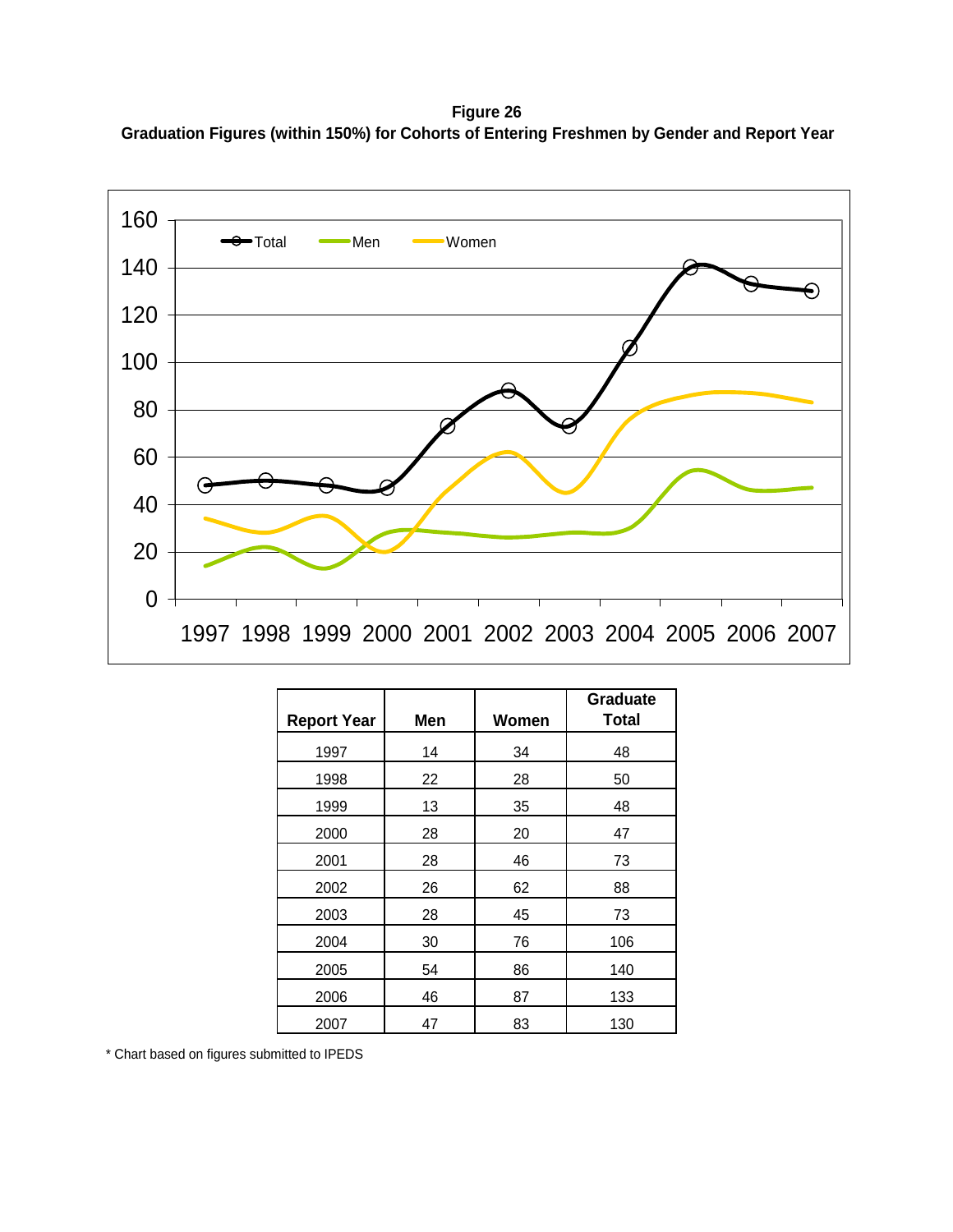**Table 16 Nyack College (NCMC) Fall 2008 Enrolled Students by Admission State (N=2,414)**

| <b>State</b>      | MCATS          | <b>NCMC</b>    | <b>NCRC</b>             | <b>RCATS</b>        | <b>Total</b>             |
|-------------------|----------------|----------------|-------------------------|---------------------|--------------------------|
| Alabama           | 0              | 0              | 1                       | 0                   | 1                        |
| Alaska            | 0              | 0              | $\overline{c}$          | 0                   | $\overline{2}$           |
| California        | 0              | $\overline{2}$ | 8                       | $\overline{2}$      | 12                       |
| Colorado          | 0              | 0              | $\overline{4}$          | 1                   | 5                        |
| Connecticut       | $\overline{0}$ | $\mathbf 1$    | 37                      | 30                  | 68                       |
| Delaware          | $\overline{0}$ | 0              | 1                       | 1                   | $\overline{2}$           |
| Florida           | $\overline{0}$ | 0              | 16                      | 1                   | 17                       |
| Georgia           | $\overline{0}$ | 0              | $\overline{2}$          | $\overline{2}$      | $\overline{4}$           |
| Idaho             | $\overline{0}$ | 0              | $\overline{1}$          | $\overline{0}$      | $\mathbf 1$              |
| <b>Illinois</b>   | $\overline{1}$ | 0              | 5                       | 0                   | 6                        |
| Indiana           | $\overline{0}$ | 0              | 1                       | 0                   | 1                        |
| lowa              | 0              | 0              | 1                       | 0                   | 1                        |
| Kentucky          | $\overline{0}$ | 0              | 3                       | $\overline{0}$      | 3                        |
| Louisiana         | 1              | 0              | 1                       | 0                   | $\overline{2}$           |
| Maine             | 0              | 0              | 4                       | $\overline{2}$      | 6                        |
| Maryland          | $\overline{0}$ | 0              | 16                      | 6                   | 22                       |
| Massachusetts     | 1              | 0              | 17                      | 0                   | 18                       |
| Michigan          | 0              | 0              | 5                       | 1                   | 6                        |
| Minnesota         | 0              | 0              | 3                       | $\overline{2}$      | 5                        |
| Mississippi       | $\overline{0}$ | 0              | $\overline{1}$          | 1                   | $\overline{c}$           |
| Missouri          | 1              | 0              | 4                       | 0                   | 5                        |
| Montana           | 0              |                | 1<br>0                  |                     | $\overline{1}$           |
| New Hampshire     | 0              | $\mathbf 0$    | 3                       | $\overline{0}$<br>1 | $\overline{\mathcal{A}}$ |
| New Jersey        | 48             | 61             | 159                     | 134                 | 402                      |
| <b>New Mexico</b> | 0              | $\overline{0}$ | $\overline{2}$          | 0                   | $\overline{2}$           |
| <b>New York</b>   | 355            | 539            | 420                     | 197                 | 1511                     |
| North Carolina    | 0              | 0              | 6                       | 3                   | 9                        |
| North Dakota      | 0              | 0              | 1                       | $\overline{0}$      | 1                        |
| Ohio              |                | $\overline{1}$ |                         |                     |                          |
|                   | 0              |                | 24<br>$\overline{1}$    | $\overline{2}$      | 27                       |
| Oklahoma          | $\overline{0}$ | 0              |                         | 0                   | $\overline{1}$           |
| Pennsylvania      | 0              | 1              | 61                      | 5                   | 67                       |
| Puerto Rico       | Ő              | 0              | 3                       | 0                   | 3                        |
| Rhode Island      | 0              | 0              | $\overline{\mathbf{c}}$ | 0                   | 2                        |
| South Carolina    | 0              | 0              | $\mathbf 1$             | 0                   | $\overline{1}$           |
| South Dakota      | 0              | 0              | 0                       | $\overline{2}$      | $\overline{2}$           |
| Texas             | 1              | $\mathbf{1}$   | 8                       | 0                   | 10                       |
| Vermont           | 0              | 0              | 8                       | 0                   | 8                        |
| Virginia          | 0              | 0              | 6                       | 1                   | $\overline{7}$           |
| Washington        | 0              | 0              | 1                       | $\overline{2}$      | 3                        |
| West Virginia     | 0              | 0              | 1                       | $\overline{0}$      | $\mathbf{1}$             |
| Wisconsin         | 0              | $\overline{0}$ | 9                       | 1                   | 10                       |
| Foreign Student   | 18             | 12             | 30                      | 5                   | 65                       |
| Missing           | 5              | 60             | $\overline{2}$          | 21                  | 88                       |
| <b>Total</b>      | 431            | 678            | 882                     | 423                 | 2414                     |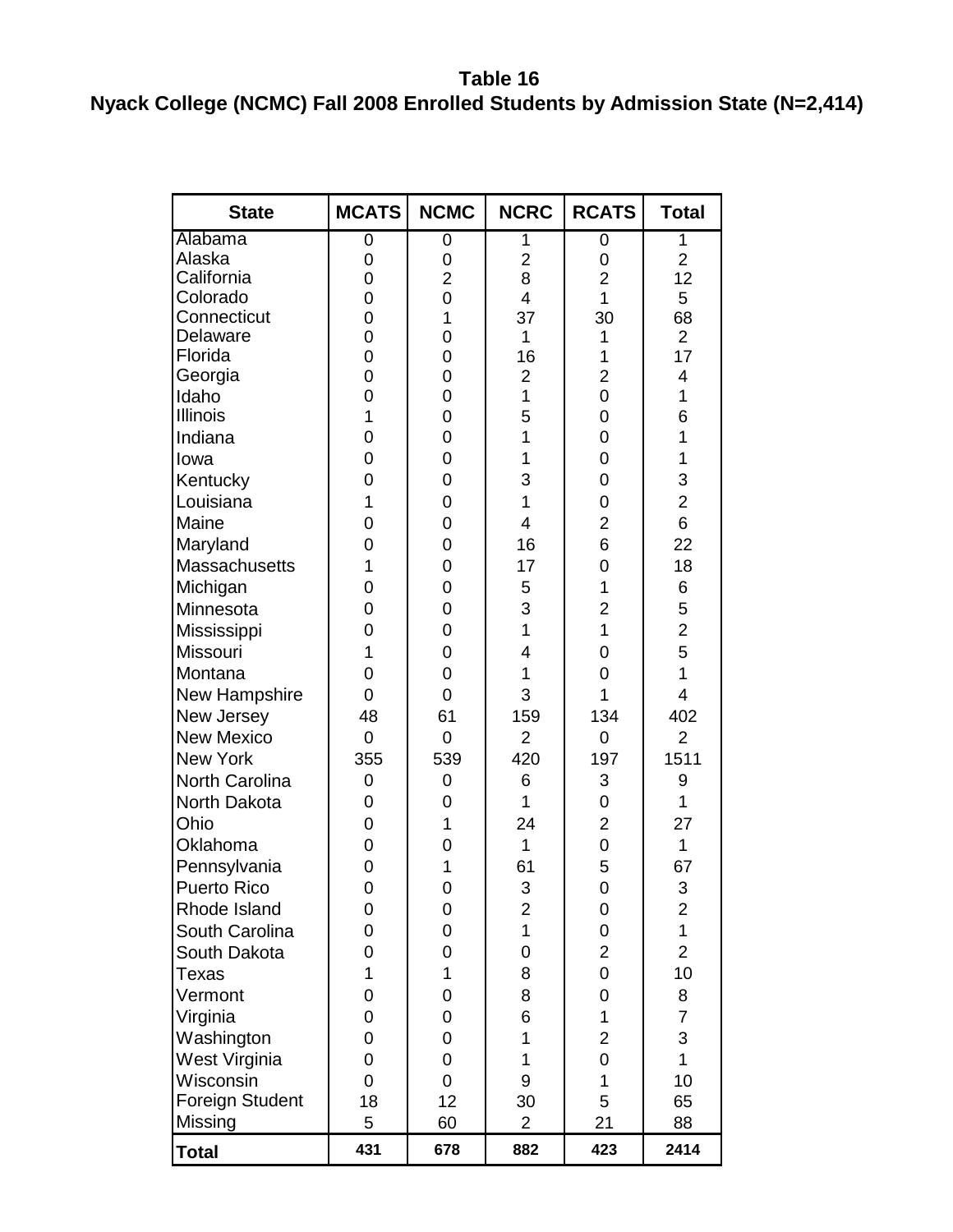### **Table 17 Nyack College Fall 2008 Enrolled Students by Country (N=2,414)**

| <b>COUNTRY</b>                           | <b>MCATS</b>   | <b>NCMC</b>                  | <b>NCRC</b>             | <b>RCATS</b>        | Total          |
|------------------------------------------|----------------|------------------------------|-------------------------|---------------------|----------------|
| Albania                                  | 0              | 0                            | 2                       | 0                   | 2              |
| Argentina                                | 0              | 1                            | 1                       | 0                   | $\overline{2}$ |
| Australia                                | 1              | 0                            | 0                       | 0                   | 1              |
| <b>Barbados</b>                          | 0              | 1                            | 0                       | 0                   | 1              |
| <b>Belize</b>                            | 0              | 0                            | 1                       | 0                   | 1              |
| Benin                                    | 0              | 0                            | 1                       | 0                   | 1              |
| Brazil                                   | 1<br>0         | 1<br>1                       | 1<br>$\overline{0}$     | $\overline{c}$<br>0 | 5<br>1         |
| <b>Burkina Faso</b>                      | 0              | 1                            | 0                       | 0                   | 1              |
| <b>Burma</b><br>Burundi                  | 0              | 0                            | 1                       | 0                   | 1              |
| Cambodia                                 | 0              | 0                            | 1                       | 0                   | 1              |
| Cameroon                                 | $\overline{0}$ | 0                            | 1                       | 0                   | 1              |
| Canada                                   | 1              | 1                            | $\overline{\mathbf{4}}$ | 3                   | 9              |
| China                                    | 1              | 3                            | $\overline{2}$          | $\overline{2}$      | 8              |
| Colombia                                 | $\overline{c}$ | 3                            | 1                       | 0                   | 6              |
| Congo                                    | 1              | $\overline{2}$               | 0                       | 0                   | 3              |
| Denmark                                  | $\overline{O}$ | 1                            | 0                       | 0                   | 1              |
| Dominica                                 | 0              | 1                            | 0                       | 0                   | 1              |
| Dominican Rep.                           | $\overline{2}$ | 5                            | 5                       | 1                   | 13             |
| Ecuador                                  | 0              | 4                            | 1                       | 0                   | 5              |
| Egypt                                    | 1<br>0         | 0<br>1                       | 0<br>0                  | 0<br>0              | 1<br>1         |
| <b>El Salvador</b>                       | 0              | 1                            | $\overline{2}$          | 1                   | 4              |
| England<br>France                        | 1              | 0                            | $\overline{O}$          | 0                   | 1              |
| Germany                                  | 0              | 0                            | 1                       | 0                   | 1              |
| Ghana                                    | 1              | 0                            | 0                       | 0                   | 1              |
| Greece                                   | 1              | 0                            | 0                       | 0                   | 1              |
| Grenada                                  | 1              | 0                            | 0                       | 0                   | 1              |
| Guatemala                                | 0              | $\overline{c}$               | 0                       | 0                   | $\overline{c}$ |
| Guyana                                   | $\frac{2}{2}$  | $\overline{0}$               | $\overline{\mathbf{c}}$ | 1                   | 5              |
| Haiti                                    |                | 5                            | $\overline{\mathbf{4}}$ | 0                   | 11             |
| Honduras                                 | $\mathbf 0$    | 1                            | 0                       | 0                   | 1              |
| Hong Kong                                | $\overline{c}$ | 0                            | 2                       | $\overline{c}$      | 6              |
| India                                    | $\mathbf 0$    | 0                            | 0                       | $\overline{2}$      | $\overline{2}$ |
| Indonesia                                | 0<br>8         | 1<br>9                       | 0<br>0                  | $\mathbf 0$<br>3    | 1<br>20        |
| Jamaica                                  | 1              | 1                            | 0                       | 0                   | $\overline{c}$ |
| Japan<br>Kenya                           | 0              | $\overline{0}$               | 1                       | 0                   | 1              |
| Korea                                    | 32             | 40                           | 16                      | 24                  | 112            |
| Lebanon                                  | 0              | $\overline{2}$               | 0                       | 0                   | 2              |
| Liberia                                  | 1              | 0                            | 0                       | 1                   | $\overline{2}$ |
| Malawi                                   | 0              | 0                            | 1                       | 0                   | 1              |
| Malaysia                                 | 0              | 1                            | 1                       | 0                   | $\overline{c}$ |
| Mexico                                   | 0              | 0                            | $\overline{c}$          | 0                   | 2<br>4         |
| Nigeria                                  | 3              | 0                            | $\mathbf 0$             | 1                   |                |
| Panama                                   | $\overline{O}$ | 1                            | 1                       | 0                   | $\overline{2}$ |
| Peru                                     | 0<br>0         | 2<br>$\overline{\mathbf{c}}$ | 1<br>0                  | 1<br>1              | 4<br>3         |
| Philippines<br><b>Russian Federation</b> | 1              | 0                            | 0                       | 0                   | 1              |
| Singapore                                | 0              | 0                            | 0                       | 1                   | 1              |
| Slovak Republic                          | 0              | 1                            | 0                       | 0                   | 1              |
| South Africa                             | 0              | 0                            | 0                       | 1                   | 1              |
| Spain                                    | 0              | 0                            | 1                       | 0                   | 1              |
| Switzerland                              | 0              | 0                            | 1                       | 0                   | 1              |
| Thailand                                 | 0              | 0                            | 0                       | 1                   | 1              |
| Togo                                     | 1              | 0                            | 0                       | 0                   | 1              |
| Trinidad                                 | $\overline{2}$ | 6                            | 1                       | $\overline{2}$      | 11             |
| Trinidad-Tobag.                          | 0              | 1                            | $\overline{2}$          | 0                   | 3              |
| Turkmenistan                             | 0              | 1                            | 0                       | 0                   | $\mathbf{1}$   |
| <b>USA</b>                               | 360            | 536                          | 817<br>1                | 335                 | 2048<br>1      |
| <b>Ukraine</b>                           | 0<br>0         | 0<br>3                       | $\overline{2}$          | 0<br>0              | 5              |
| Venezuela<br>Missing data                | $\overline{2}$ | 36                           | 1                       | 38                  | 77             |
| <b>Total</b>                             | 431            | 678                          | 882                     | 423                 | 2414           |
|                                          |                |                              |                         |                     |                |

**\* Countries are self reported by students.**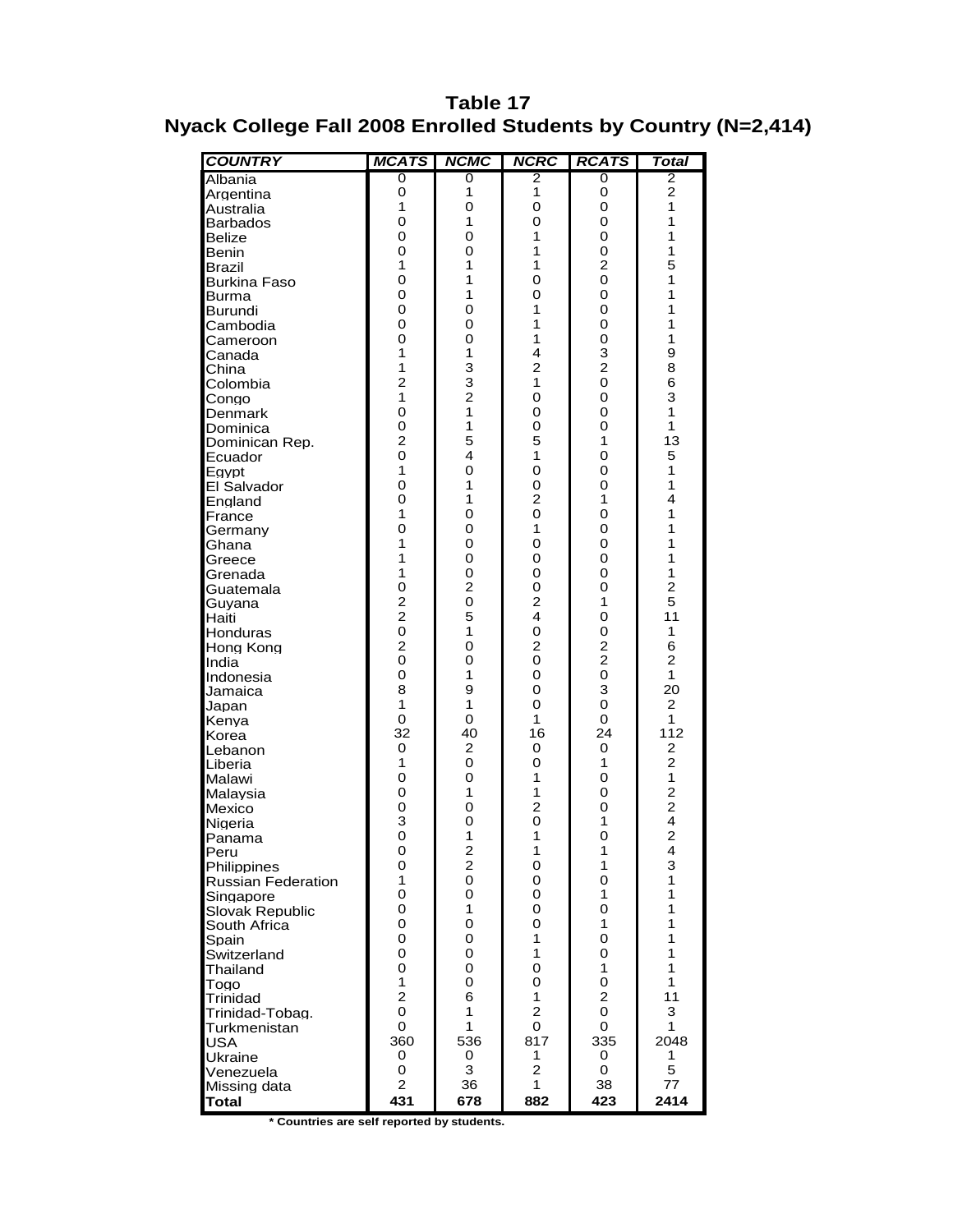### **Table 18 Nyack College Fall 2008 Current Titles of Faculty by Selected Variables**

|        |                                      |           |                                                     |                  |                                    | <b>Non-Administrative Teaching</b><br><b>Professors</b> |           |                     | <b>Adjuncts/Lecturers</b> |                                                                                                        |                         |                     |                                  |
|--------|--------------------------------------|-----------|-----------------------------------------------------|------------------|------------------------------------|---------------------------------------------------------|-----------|---------------------|---------------------------|--------------------------------------------------------------------------------------------------------|-------------------------|---------------------|----------------------------------|
|        |                                      | Emeritus  | *Administrative                                     |                  | Assistant<br>Instructor Professors | Associate<br>Professor                                  | Professor | Sub<br><b>Total</b> | Adjunct                   | Commissioned                                                                                           | Lecturer                | Sub<br><b>Total</b> | Total<br>(excluding<br>emeritus) |
|        | Male                                 | 21        | 19                                                  | 7                | 11                                 | 19                                                      | 21        | 58                  | 133                       | $\overline{7}$                                                                                         | 2                       | 142                 | 219                              |
| Gender | Female                               | 5         | 34                                                  | 9                | 12                                 | 5                                                       | 10        | 36                  | 84                        | 8                                                                                                      | 0                       | 92                  | 162                              |
|        | <b>Sub Total</b>                     | 26        | 53                                                  | 16               | 23                                 | 24                                                      | 31        | 94                  | 217                       | 15                                                                                                     | $\boldsymbol{2}$        | 234                 | 381                              |
|        | <b>Black</b>                         | 1         | 13                                                  | $\sqrt{3}$       | 3                                  | 5                                                       | 4         | 15                  | 33                        | 1                                                                                                      | 0                       | 34                  | 62                               |
|        | White                                | 24        | 29                                                  | 11               | 13                                 | 14                                                      | 20        | 58                  | 113                       | 6                                                                                                      | $\overline{2}$          | 121                 | 208                              |
|        | Hispanic                             | $\pmb{0}$ | $\overline{7}$                                      | $\boldsymbol{2}$ | 5                                  | 1                                                       | 0         | 8                   | 17                        | $\pmb{0}$                                                                                              | $\pmb{0}$               | 17                  | 32                               |
|        | White<br>Hispan<br>Linking           | 1         | $\overline{\mathbf{4}}$                             | $\pmb{0}$        | $\overline{c}$                     | 4                                                       | 7         | 13                  | 15                        | $\overline{\mathbf{4}}$                                                                                | 0                       | 19                  | 36                               |
|        | Unknown                              | $\pmb{0}$ | $\pmb{0}$                                           | $\pmb{0}$        | 0                                  | 0                                                       | 0         | 0                   | 39                        | $\overline{\mathcal{A}}$                                                                               | $\pmb{0}$               | 43                  | 43                               |
|        | Sub Total                            | 26        | 53                                                  | 16               | 23                                 | 24                                                      | 31        | 94                  | 217                       | 15                                                                                                     | $\overline{\mathbf{2}}$ | 234                 | 381                              |
| Load   | Full-Time                            | N/A       | 53                                                  | 16               | 23                                 | 24                                                      | 31        | 94                  | $\pmb{0}$                 | $\pmb{0}$                                                                                              | 0                       | 0                   | 147                              |
|        | Part-Time                            | N/A       | $\mathbf 0$<br>Data submitted by the Provost Office | $\pmb{0}$        | $\pmb{0}$                          | $\boldsymbol{0}$                                        | $\pmb{0}$ | 0                   | 217                       | 15                                                                                                     | $\boldsymbol{2}$        | 234                 | 234                              |
|        |                                      |           | <b>Doctorate</b><br>67%                             |                  |                                    | Figure 27                                               |           |                     |                           | Highest Degrees of Non-Adjunct and Non-Administrative Teaching Faculty (N=94)<br><b>Masters</b><br>33% |                         |                     |                                  |
|        | Data submitted by the Provost Office |           |                                                     |                  |                                    |                                                         |           |                     |                           |                                                                                                        |                         |                     |                                  |

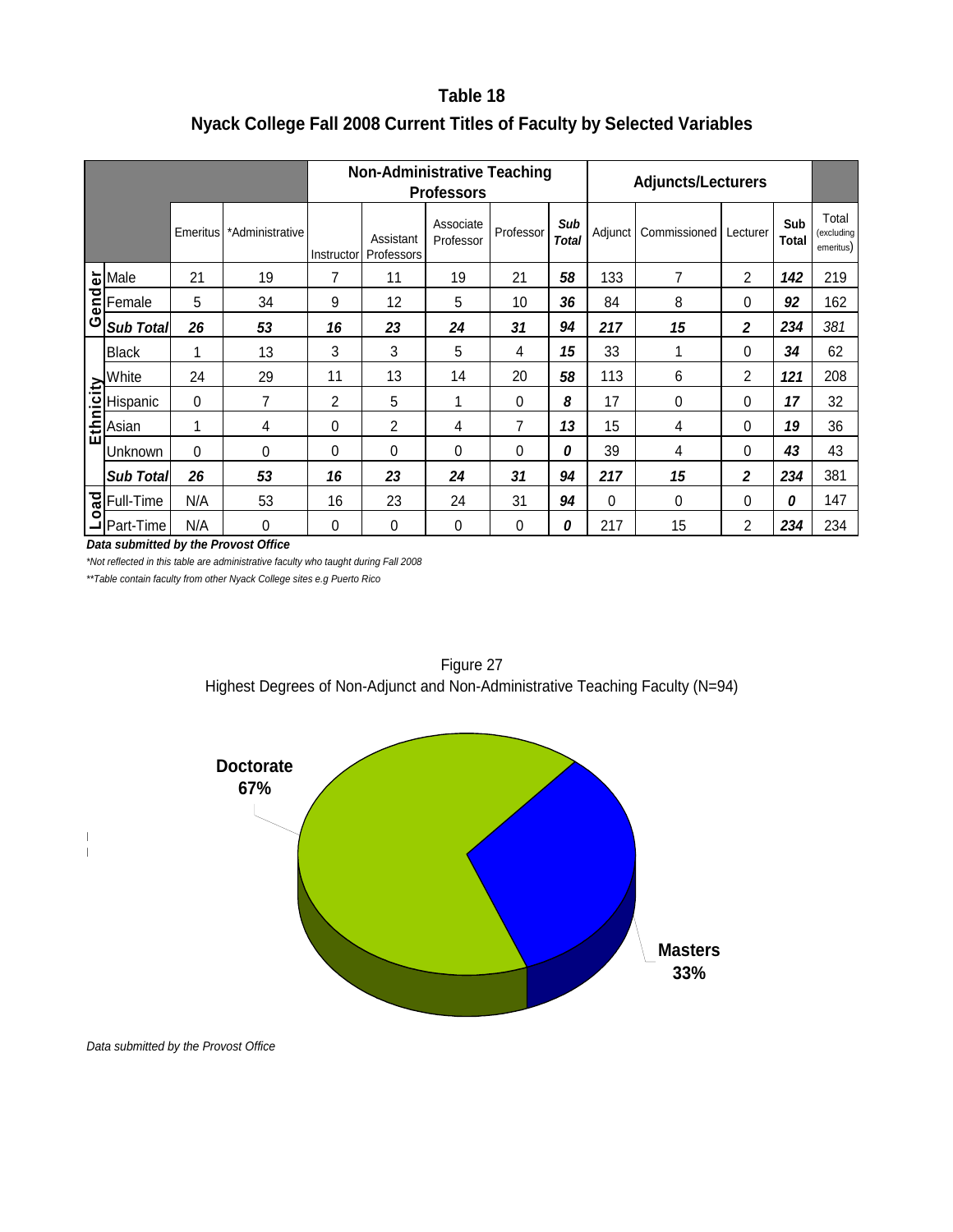### **Table 19**

### **Tuition & Fee Schedule for Nyack College Traditional Undergraduate Degree Programs**

| <b>Fall Term Tuition</b>                                 | 2001  | 2002                              | 2003   | 2004   | 2005   | 2006   | 2007   | 2008                                                        |
|----------------------------------------------------------|-------|-----------------------------------|--------|--------|--------|--------|--------|-------------------------------------------------------------|
| 12-18 Credits                                            | 6,240 | 6,495                             | 6,750  | 6,995  | 7,375  | 7,700  | 8,250  | 8,750                                                       |
| Less than 12 credits (per credit)                        | 520   | 540                               | 560    | 580    | 600    | 640    | 690    | 730                                                         |
| More than 18 credits (per credit)                        | 350   | 360                               | 370    | 380    | 400    | 420    | 440    | 470                                                         |
| Auditing: Part-Time students (per credit)                | 100   | 100                               | 100    | 100    | 100    | 100    | 100    | 100                                                         |
| <b>Comprehensive Fees</b>                                |       |                                   |        |        |        |        |        |                                                             |
| 1-6 credits                                              | 75    | 125                               | 125    | 125    | 125    | 125    | 125    | 125                                                         |
| 7-11 credits                                             | 150   | 200                               | 200    | 200    | 200    | 200    | 200    | 200                                                         |
| 12 or more credits                                       | 300   | 300                               | 300    | 300    | 300    | 300    | 300    | 300                                                         |
| <b>Student Health Fee**</b>                              | 0     | 100                               | 100    | 100    | 100    | 100    | 100    | 100                                                         |
| Resident Fees (includes 21-meal plan)                    |       |                                   |        |        |        |        |        |                                                             |
| Standard double dormitory room                           | 3.100 | 3,300                             | 3,500  | 3,625  | 3,800  | 3,800  | 3.800  | 3,900                                                       |
| Range for additional housing/meal plan options           |       | 2800-3,700 2,900-3,700 3,00-3,900 |        |        |        |        |        | 3,225-4,000 3,400-4,500 3,400-4,500 3,400-4,500 3,700-4,400 |
| <b>Course Fees</b> (NOTE: Other fees may apply)          |       |                                   |        |        |        |        |        |                                                             |
| Edu./Student Teach.Placemt. (per course)                 | 100   | 100                               | 100    | 100    | 100    | 100    | 150    | 150                                                         |
| Edu./Sr. Seminar/Stud. Teaching Sem. (per course)        | 50    | 50                                | 50     | 50     | 50     | 50     | 50     | 50                                                          |
| Educ/Music in Elem. Schools                              | 25    | 25                                | 25     | 25     | 25     | 25     | 25     | 25                                                          |
| Fine Arts                                                | 50    | 50                                | 50     | 50     | 50     | 50     | 50     | 50                                                          |
| Science Lab (Bio, Chem, Anat/phy, Ecology, Physics)      | 50    | 50                                | 50     | 50     | 50     | 50     | 50     | 50                                                          |
| Private Music Lessons: Piano, organ, voice, instrumental |       |                                   |        |        |        |        |        |                                                             |
| (per credit or 1/2 hr. of instruction)                   | 245   | 260                               | 290    | 300    | 350    | 390    | 390    | 400                                                         |
| <b>Miscellaneous Fees</b>                                |       |                                   |        |        |        |        |        |                                                             |
| Late Registration                                        | 50    | 50                                | 50     | 50     | 50     | 50     | 50     | 50                                                          |
| Motor Vehicle Registration                               |       |                                   |        |        |        |        |        |                                                             |
| <b>Campus Resident</b>                                   | 75    | 75                                | 75     | 75     | 75     | 75     | 75     | 75                                                          |
| Commuter                                                 | 25    | 25                                | 25     | 25     | 25     | 25     | 25     | 25                                                          |
| Orientation Fee (new students, fall sem. only)           | 100   | 100                               | 100    | 100    | 100    | 100    | 100    | 100                                                         |
| <b>Total Base Charges, Full Time Resident Student</b>    | 9,740 | 10,195                            | 10,650 | 11,020 | 11,575 | 11,900 | 12,450 | 13,050                                                      |
| <b>Increase from Prior Year (Total Base Charges)</b>     | 5.1   | 4.7                               | 4.5    | 3.5    | 5.0    | 2.8    | 4.6    | 4.8                                                         |

**Figure 28 Tuition & Total Base Charges for Full-Time Nyack College Resident Students**



*\* Graduate program tuition and fees vary program*

\*\* Health fee was not applicable in 2001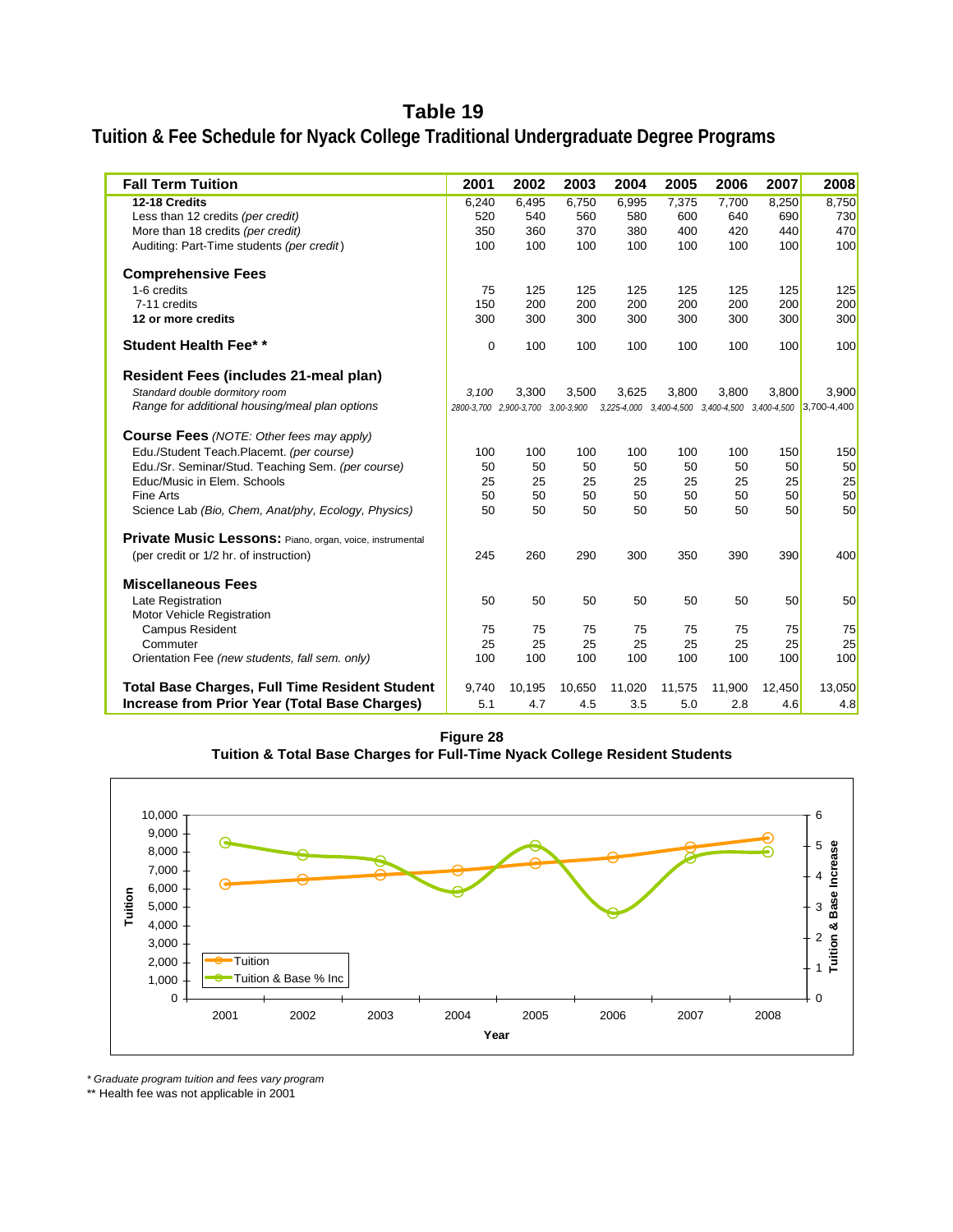| <b>Facilities</b>                               |                         |         |                                                                          |  |  |  |  |
|-------------------------------------------------|-------------------------|---------|--------------------------------------------------------------------------|--|--|--|--|
| <b>Basic Structures Owned/Rented</b>            | <b>Floors</b>           | Sq Ft   | <b>Primary Functions</b>                                                 |  |  |  |  |
| Air Structure                                   | $\mathbf{1}$            | 27,600  | Gymnasium                                                                |  |  |  |  |
| <b>Bailey Library</b>                           | $\overline{c}$          | 21,409  | Library, Offices, Labs                                                   |  |  |  |  |
| <b>Bell Tower House</b>                         | 2                       | 2,375   | Offices                                                                  |  |  |  |  |
| Berachah                                        | $\overline{2}$          | 3,220   | <b>Staff Housing</b>                                                     |  |  |  |  |
| <b>Bethany Hall</b>                             | 2.5                     | 5,525   | <b>Staff Housing</b>                                                     |  |  |  |  |
| Bethel                                          | $\boldsymbol{2}$        | 2,155   | Closed                                                                   |  |  |  |  |
| Bethesda                                        | $\overline{2}$          | 3,795   | <b>Staff Housing</b>                                                     |  |  |  |  |
| <b>Betty Knopp House</b>                        | 3                       | 6,000   | Offices                                                                  |  |  |  |  |
| <b>Betty Olsen House</b>                        | 2                       | 2,640   | Offices & Labs                                                           |  |  |  |  |
| <b>Boon Campus Center</b>                       | 4                       | 40,093  | Student Center, Dining Hall, Classrooms, Offices, Post Office, Bookstore |  |  |  |  |
| Bowman Gym                                      | $\overline{c}$          | 16,007  | Gymnasium & Athletic Offices                                             |  |  |  |  |
| <b>Bradley Property House</b>                   | $\overline{2}$          | 3,427   | President's Residence                                                    |  |  |  |  |
| <b>Bradley Property Barn</b>                    | $\boldsymbol{2}$        | 2,199   | <b>Staff Housing</b>                                                     |  |  |  |  |
| <b>Brewer</b>                                   | $\overline{2}$          | 2,496   | <b>Student Housing</b>                                                   |  |  |  |  |
| Christie Hall                                   | $B-4$                   | 42,267  | Dormitory, Offices                                                       |  |  |  |  |
| <b>Driscoll Cottage</b>                         | 3                       | 5,763   | Missionary-In-Residence (MIR) Housing, Staff Housing                     |  |  |  |  |
| Dunbar Hall                                     | $\overline{2}$          | 10,999  | <b>Student Housing</b>                                                   |  |  |  |  |
| Duplex                                          | 1.5                     | 3,978   | <b>Staff Housing</b>                                                     |  |  |  |  |
| Gables                                          | 2.5                     | 2,195   | <b>Staff Housing</b>                                                     |  |  |  |  |
| Griswold Cottage                                | $\sqrt{2}$              | 4,280   | <b>Staff Housing</b>                                                     |  |  |  |  |
| Harmony Hall                                    | 3                       | 5,876   | Closed                                                                   |  |  |  |  |
| Hilltop (Rented)                                | 2                       | 26,000  | Classrooms, Offices, Auditorium, Labs, Fitness Center                    |  |  |  |  |
| Lookout                                         | $\overline{c}$          | 2,179   | Offices                                                                  |  |  |  |  |
| Maintenance Building                            | 1                       | 4,049   | Offices, Shop & Garage                                                   |  |  |  |  |
| Moseley Hall                                    | 4                       | 47,552  | Dormitory, Classrooms, Offices                                           |  |  |  |  |
| Music Education Building                        | 2                       | 1,799   | Classrooms, Offices                                                      |  |  |  |  |
| Oakwood Apartments                              | 1                       | 900     | <b>Staff Housing</b>                                                     |  |  |  |  |
| Pardington Annex                                | 2                       | 1,750   | <b>Practice Rooms</b>                                                    |  |  |  |  |
| Pardington Hall                                 | $B-4$                   | 16,744  | Auditorium, Classrooms, Offices                                          |  |  |  |  |
| Roseberry                                       | $\overline{\mathbf{c}}$ | 5,916   | ADCP Administrative & Faculty Offices                                    |  |  |  |  |
| Shingles (Sunnyside)                            | $\overline{2}$          | 1,667   | <b>Staff Housing</b>                                                     |  |  |  |  |
| Shuman Hall                                     | $B-2$                   | 15,896  | Offices, Conference Rooms                                                |  |  |  |  |
| Simpson Hall                                    | $B-4$                   | 44,652  | Dormitory, Classrooms & Offices                                          |  |  |  |  |
| Sky Island Lodge                                | $\overline{2}$          | 6,785   | Classrooms, Offices                                                      |  |  |  |  |
| <b>Nyack College Rockland Campus</b>            |                         | 390,188 |                                                                          |  |  |  |  |
| NCDC: Hall of the States, 444 N. Capitol Street | 1                       | 4,232   | NCDC Offices, Classrooms                                                 |  |  |  |  |
| 93 Worth/335 Broadway, Manhattan                | 2                       | 13,500  | NCATS/NYC Offices, Auditorium, Classrooms                                |  |  |  |  |
| 361 Broadway                                    | $SB-4$                  | 55,900  | NCATS/NYC Offices, Classrooms                                            |  |  |  |  |
| NYC Total (shared with ATS)                     |                         | 69,400  |                                                                          |  |  |  |  |
| ATS Main Bldg. (Upper Nyack)                    | $B-2$                   | 53,369  | Administrative Offices, Auditorium, Classrooms, Faculty Offices, Library |  |  |  |  |
| Hillside Terrace #8 & 10                        | $B-2$                   | 13,488  | <b>Student Housing</b>                                                   |  |  |  |  |
| Hillside Terrace #12                            | $B-2$                   | 9,744   | <b>Student Housing</b>                                                   |  |  |  |  |
| Jaffray 1                                       | 3                       | 27,002  | <b>Student Housing</b>                                                   |  |  |  |  |
| <b>Barney Hall</b>                              | 3                       | 12,384  | <b>Student Housing</b>                                                   |  |  |  |  |
| Shepherd Hall                                   | 3                       | 10,707  | <b>Student Housing</b>                                                   |  |  |  |  |
| ATS Total (see also NYC above)                  |                         | 126,694 |                                                                          |  |  |  |  |
|                                                 |                         |         | <b>South Nyack Campus Acreage=86</b>                                     |  |  |  |  |
|                                                 |                         |         |                                                                          |  |  |  |  |